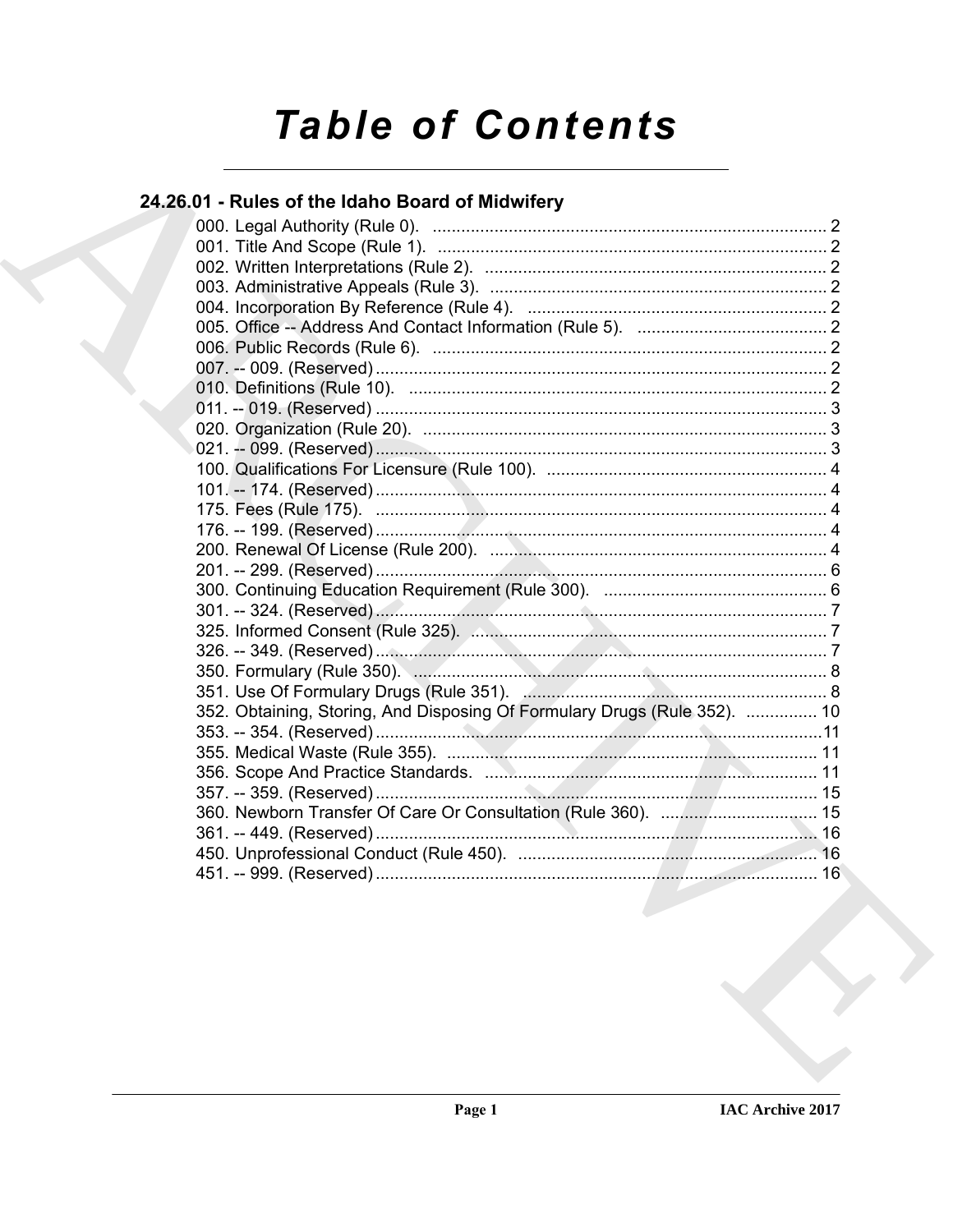### **IDAPA 24 TITLE 26 CHAPTER 01**

# **24.26.01 - RULES OF THE IDAHO BOARD OF MIDWIFERY**

# <span id="page-1-1"></span><span id="page-1-0"></span>**000. LEGAL AUTHORITY (RULE 0).**

In accordance with Section 54- $\overline{5}504$ , Idaho Code, the Idaho Board of Midwifery shall promulgate rules that implement the provisions of Chapter 55, Title 54, Idaho Code. (3-29-10) implement the provisions of Chapter 55, Title 54, Idaho Code.

# <span id="page-1-2"></span>**001. TITLE AND SCOPE (RULE 1).**

**01. Title**. These rules are cited as IDAPA 24.26.01, "Rules of the Idaho Board of Midwifery."

 $(3-29-10)$ 

**02.** Scope. These rules establish the framework for licensure of midwives and the provisions for what midwives are allowed to do, what they may not do, when they shall advise their clients to seek other medical advice and when to transport a client. (3-29-10) and when to transport a client.

### <span id="page-1-3"></span>**002. WRITTEN INTERPRETATIONS (RULE 2).**

The Board may have written statements pertaining to the Board's interpretation of these rules. Such interpretations, if any, are available for public inspection and copying at cost at the Board's office. (3-29-10)

# <span id="page-1-4"></span>**003. ADMINISTRATIVE APPEALS (RULE 3).**

Administrative appeals are governed by the Administrative Procedure Act, Title 67, Chapter 52, Idaho Code.  $(3-29-10)$ 

# <span id="page-1-13"></span><span id="page-1-5"></span>**004. INCORPORATION BY REFERENCE (RULE 4).**

The following documents are incorporated by reference into these rules, and are available at the Board's office and through the Board's website: (3-29-10) through the Board's website:

<span id="page-1-16"></span>**01. Prevention of Perinatal Group B Streptococcal Disease**. Published by the Centers for Disease Control and Prevention, MMWR 2002;51 (No. RR 11), dated August 16, 2002, referenced in Paragraph 350.01.d.  $(3-29-10)$ 

<span id="page-1-15"></span>**02. Essential Documents of the National Association of Certified Professional Midwives**. Copyright date 2004, referenced in Subsection 356.01.

<span id="page-1-14"></span>**03.** Analysis of the 2001 Job Analysis Survey. Published by the North American Registry of s (NARM). (3-29-10) Midwives (NARM).

### <span id="page-1-6"></span>**005. OFFICE -- ADDRESS AND CONTACT INFORMATION (RULE 5).**

**24.26.01 - FOL[E](http://www.ibol.idaho.gov)O BY-RETER FOTO CONTOUR CONTOUR CONTOUR CONTOUR CONTOUR CONTOUR CONTOUR CONTOUR CONTOUR CONTOUR CONTOUR CONTOUR CONTOUR CONTOUR CONTOUR CONTOUR CONTOUR CONTOUR CONTOUR CONTOUR CONTOUR CONTOUR CONTOUR CONTO** The office of the Idaho Board of Midwifery is located within the Bureau of Occupational Licenses, 700 W. State Street, Boise, Idaho 83702. The Bureau is open between the hours of 8:00 a.m. and 5:00 p.m. each day except Saturdays, Sundays and holidays. The Board's telephone number is (208) 334-3233. The Board's fax number is (208) 334-3945. These links are to the Board's e-mail address is mid@ibol.idaho.gov and official website is http://<br>www.ibol.idaho.gov.  $(3-29-10)$ www.ibol.idaho.gov.

### <span id="page-1-7"></span>**006. PUBLIC RECORDS (RULE 6).**

The Board's records are subject to the Idaho Public Records Act, Title 74, Chapter 1, Idaho Code. (3-29-10)

# <span id="page-1-8"></span>**007. -- 009. (RESERVED)**

# <span id="page-1-9"></span>**010. DEFINITIONS (RULE 10).**

<span id="page-1-12"></span><span id="page-1-11"></span><span id="page-1-10"></span>**01. Board**. The Idaho Board of Midwifery as created in Section 54-5503, Idaho Code. (3-29-10)

**02.** Bureau. The Idaho Bureau of Occupational Licenses as prescribed in Section 67-2602, Idaho (3-29-10)  $\text{Code.} \tag{3-29-10}$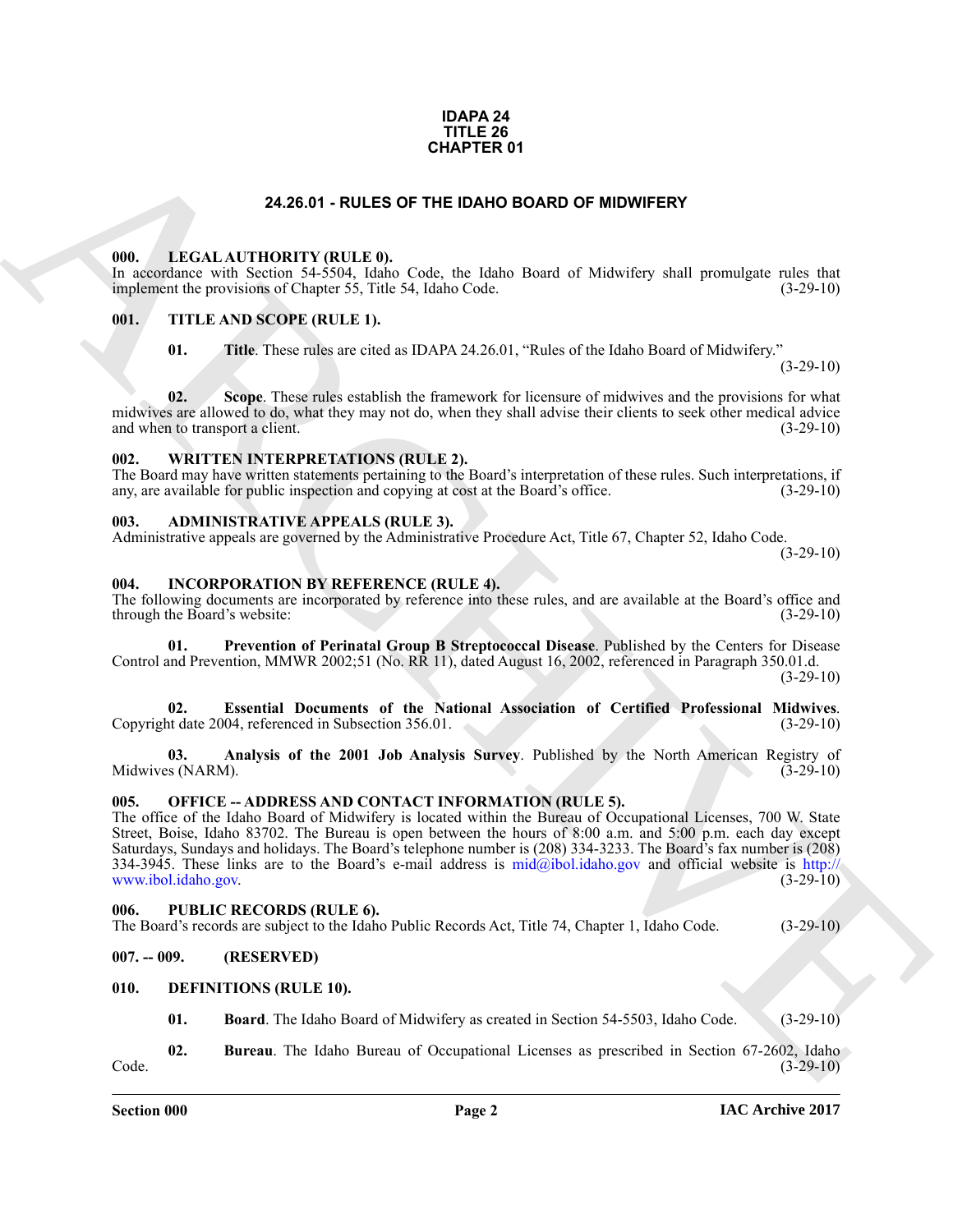<span id="page-2-3"></span>**03.** Client. A woman under the care of a licensed midwife, as well as the woman's fetus and newborn (3-29-10) child. (3-29-10)

<span id="page-2-4"></span>**04.** CPM. A certified professional midwife; in other words, a person who is certified by NARM or any r organization. (3-29-10) successor organization.

<span id="page-2-5"></span>**05. Estimated Due Date**. The estimated date of delivery with a known date of conception, known date of last menstrual period, or first trimester ultrasound. (7-1-14)

<span id="page-2-6"></span>**06.** Licensed Health Care Provider. A physician or physician assistant or an advanced practice d nurse. (7-1-14) registered nurse.

<span id="page-2-7"></span>**07. Licensed Midwife**. A person who holds a current license issued by the Board, who shall be designated "L.M." (3-29-10)

<span id="page-2-8"></span>**08. MEAC**. The Midwifery education accreditation council, the organization established in 1991 and recognized by the U.S. department of education as an accrediting agency for midwifery education programs and institutions. (3-29-10)

<span id="page-2-10"></span>**09. NARM**. The North American Registry of Midwives, the international certification agency that es and administers certification for the CPM credential. (3-29-10) establishes and administers certification for the CPM credential.

<span id="page-2-9"></span>**10. NACPM**. The National Association of Certified Professional Midwives, the national organization for certified professional midwives. (3-29-10)

<span id="page-2-11"></span>**11. Practice of Midwifery**. Providing maternity care for women and their newborns during the antepartum, intrapartum and postpartum periods. The postpartum period for both maternal and newborn care may not exceed six (6) weeks from the date of delivery. exceed six  $(6)$  weeks from the date of delivery.

# <span id="page-2-0"></span>**011. -- 019. (RESERVED)**

# <span id="page-2-12"></span><span id="page-2-1"></span>**020. ORGANIZATION (RULE 20).**

<span id="page-2-13"></span>**01. Meetings**. The Board shall meet at least annually and at other such times and places as designated hairman or upon the written request of any two (2) members of the Board. (3-29-10) by the Chairman or upon the written request of any two  $(2)$  members of the Board.

**a.** All meetings shall be held in accordance with the Idaho Open Meeting Law, Chapter 23, Title 67, Idaho Code.  $(3-29-10)$ Idaho Code. (3-29-10)

**Eurosis of Occupations I. Forming the same of a linear state of the Idabe Based of Michaires'**<br>
Out. Client, A sound out to can of a linear state and out to promote so well as the sound is lead a line to the<br>
necessary o **b.** A minimum of three (3) Board members shall constitute a quorum and may exercise all powers and authority conferred on the Board in order to hold a meeting of the Board. A majority vote of the Board members present at a meeting shall be considered the action of the Board as a whole. (3-29-10)

<span id="page-2-14"></span>**02. Organization of the Board**. At the first meeting of each fiscal year, the Board shall elect from its a Chairman, who shall assume the duty of the office immediately upon such selection. (3-29-10) members a Chairman, who shall assume the duty of the office immediately upon such selection.

**a.** The Chairman shall when present, preside at all meetings, appoint with the consent of the Board, all committees, and shall otherwise perform all duties pertaining to the office of Chairman. The Chairman shall be an ex-<br>officio member of all committees. (3-29-10) officio member of all committees.

**b.** The Bureau shall provide such services as may be authorized by Chapter 26, Title 67, Idaho Code, and as defined under contract between the Bureau and the Board. The Chief of the Bureau shall act as an agent of the Board and shall be the custodian of all records of the Board. (3-29-10) Board and shall be the custodian of all records of the Board.

# <span id="page-2-2"></span>**021. -- 099. (RESERVED)**

**Section 020 Page 3**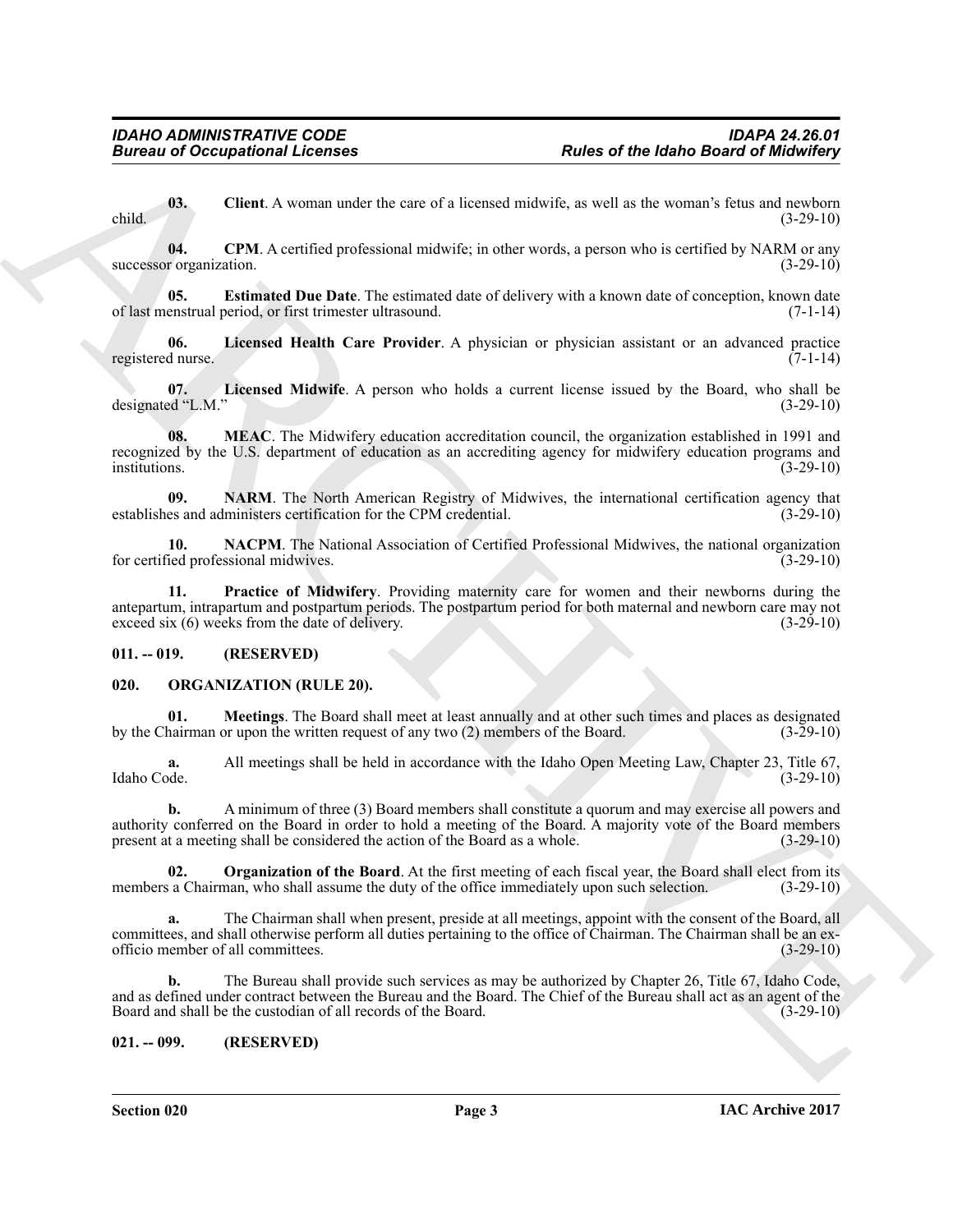# <span id="page-3-0"></span>**100. QUALIFICATIONS FOR LICENSURE (RULE 100).**

<span id="page-3-14"></span><span id="page-3-12"></span><span id="page-3-11"></span>**01. Applications**. Applications for licensure must be submitted on Board-approved forms. (3-29-10)

**02. Qualifications**. Applicants for licensure must submit a completed application, required application and licensing fees, and documentation, acceptable to the Board, establishing that the applicant: (3-29-10)

<span id="page-3-15"></span>**a.** Currently is certified as a CPM by NARM or a successor organization. (3-29-10)

**b.** Has successfully completed Board-approved, MEAC-accredited courses in pharmacology, the t of shock/IV therapy, and suturing specific to midwives.  $(3-29-10)$ treatment of shock/IV therapy, and suturing specific to midwives.

**Eurosia of Occupations I Licensins**<br> **ARRC: ARCHIVE (III, LE 110).**<br> **ARRC: ARCHIVE (III, LE 110).**<br> **ARCHIVE (III, LE 110).**<br> **ARCHIVE CONTINUES FOR THE CONTINUES OF THE CONTINUES OF THE CONTINUES OF THE CONTINUES O 03. Waiver of Current CPM Certification Requirement**. The Board may waive the current CPM certification requirement, specified here in Paragraph 100.02.a., for any applicant who has continuously practiced midwifery in Idaho for at least five (5) years prior to July 1, 2009. To qualify for the waiver, the applicant must apply for licensure before July 1, 2010 and submit with the application documentation, acceptable to the Board, of the following:<br>
(3-29-10) following: (3-29-10)

**a.** The applicant's primary attendance at seventy-five (75) births within the past ten (10) years, ten (10) of which occurred in the two (2) years immediately preceding the applicant's application for licensure;(3-29-10)

**b.** Current certification in adult, infant, and child cardiopulmonary resuscitation and in neonatal resuscitation obtained through completion of American Heart Association approved cardiopulmonary resuscitation courses and American Academy of Pediatrics approved neonatal resuscitation courses; and (3-29-10) courses and American Academy of Pediatrics approved neonatal resuscitation courses; and

**c.** Complete practice data, as referenced in Subsection 200.04, for the two (2) years preceding the application for licensure. The complete practice data documentation must be submitted on a Board-approved form.  $(3-29-10)$ 

<span id="page-3-13"></span>**04. Incomplete or Stalled Applications**. The applicant must provide or facilitate the provision of any supplemental third party documents that may be required by the Board. If an applicant fails to respond to a Board request or an application has lacked activity for twelve (12) consecutive months, the application on file with the Board shall be deemed denied and it shall be terminated upon thirty (30) days written notice, unless good cause is established to the Board. (3-29-10)

# <span id="page-3-1"></span>**101. -- 174. (RESERVED)**

# <span id="page-3-5"></span><span id="page-3-2"></span>**175. FEES (RULE 175).**

<span id="page-3-7"></span>**01. Initial Application Processing Fee**. A two hundred dollars (\$200) application processing fee must accompany initial licensure applications.

<span id="page-3-8"></span>**02.** License Fee. The initial license fee is eight hundred dollars (\$800). This initial, one-time fee will led if the Board does not issue the license for which application has been made. (3-20-14) be refunded if the Board does not issue the license for which application has been made.

<span id="page-3-6"></span>**03. Annual Renewal Fee**. The annual license renewal fee is eight hundred fifty dollars (\$850). The cense renewal fee will be refunded if the license is not renewed by the Board. (3-20-14) annual license renewal fee will be refunded if the license is not renewed by the Board.

**04.** Reinstatement Fee. The fee to reinstate a license that has been cancelled for failure to renew is ars (\$50). (3-29-10) fifty dollars  $(\$50)$ .

<span id="page-3-16"></span><span id="page-3-10"></span><span id="page-3-9"></span>**05. Refund of Fees**. Unless otherwise provided for in this Rule, all fees are non-refundable. (3-29-10)

<span id="page-3-3"></span>**176. -- 199. (RESERVED)**

# <span id="page-3-4"></span>**200. RENEWAL OF LICENSE (RULE 200).**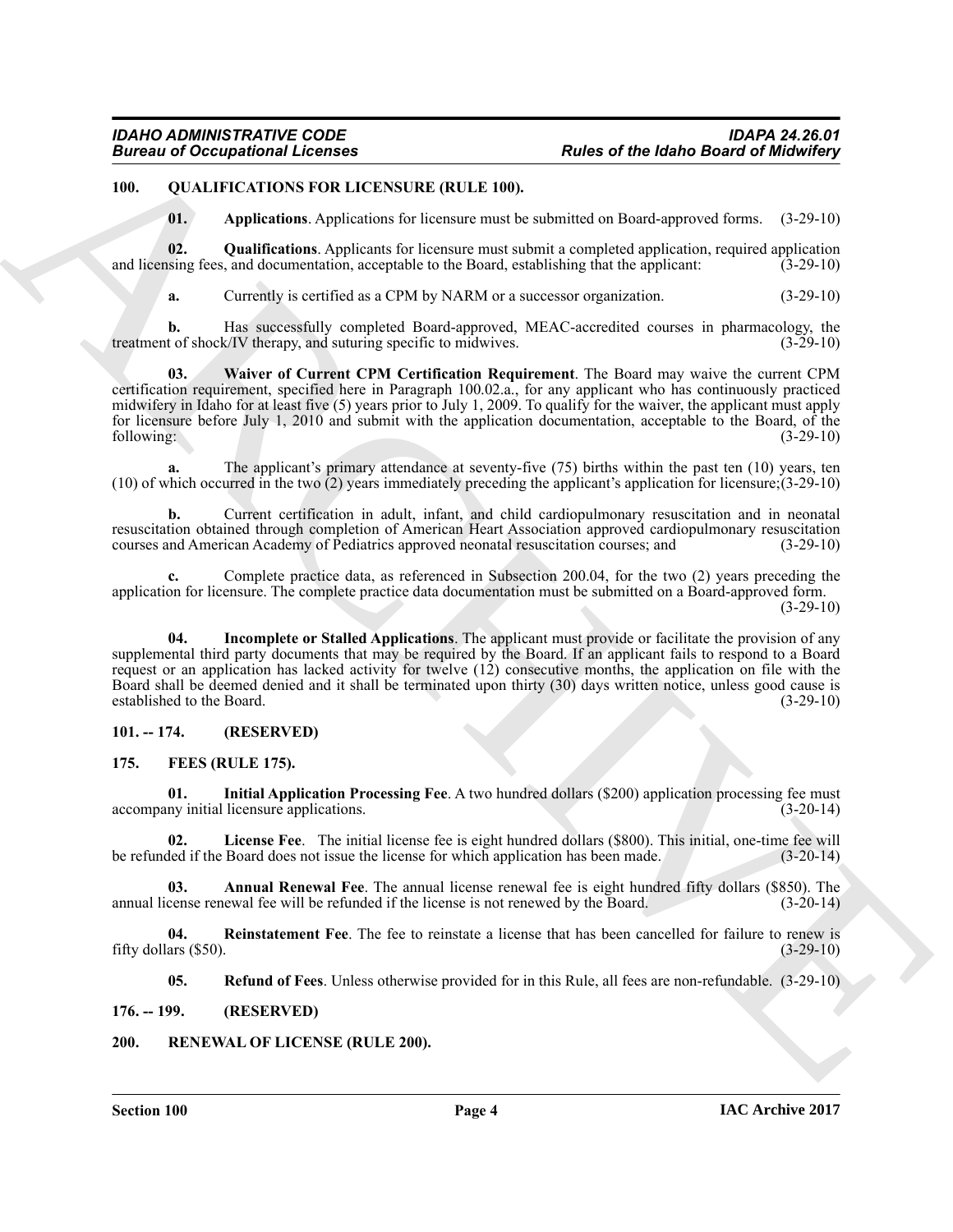<span id="page-4-4"></span><span id="page-4-3"></span><span id="page-4-2"></span><span id="page-4-1"></span><span id="page-4-0"></span>

|                                | <b>Bureau of Occupational Licenses</b>                                                                                                                                                                                                  | <b>Rules of the Idaho Board of Midwifery</b>                                                          |             |
|--------------------------------|-----------------------------------------------------------------------------------------------------------------------------------------------------------------------------------------------------------------------------------------|-------------------------------------------------------------------------------------------------------|-------------|
| 01.                            | license must be annually renewed before the licensed midwife's birth date in accordance with Section 67-2614, Idaho<br>Code. Licenses that are not renewed as required will be cancelled pursuant to Section 67-2614, Idaho Code.       | Expiration Date. A licensed midwife's license expires on the licensed midwife's birth date. The       | $(3-29-10)$ |
| 02.                            | accordance with Section 67-2614, Idaho Code.                                                                                                                                                                                            | <b>Reinstatement</b> . A license that has been cancelled for failure to renew may be reinstated in    | $(3-29-10)$ |
| 03.                            | completed, Board-approved renewal application form and pay the required application and renewal fees. (3-29-10)                                                                                                                         | Application for Renewal. In order to renew a license a licensed midwife must submit a timely,         |             |
| 04.                            | approved application form must include complete practice data for the twelve (12) months immediately preceding the<br>date of the renewal application. Such information shall include:                                                  | Complete Practice Data. The information submitted by the licensed midwife on the Board-               | $(3-29-10)$ |
| a.                             | The number of clients to whom the licensed midwife has provided care;                                                                                                                                                                   |                                                                                                       | $(3-29-10)$ |
| $\mathbf{b}$ .                 | The number of deliveries, including;                                                                                                                                                                                                    |                                                                                                       | $(3-29-10)$ |
| i.                             | The number of cesareans;                                                                                                                                                                                                                |                                                                                                       | $(3-29-10)$ |
| ii.                            | The number of vaginal births after cesarean (VBACs);                                                                                                                                                                                    |                                                                                                       | $(3-29-10)$ |
| c.                             | The average, oldest, and youngest maternal ages;                                                                                                                                                                                        |                                                                                                       | $(3-29-10)$ |
| d.                             | The number of primiparae;                                                                                                                                                                                                               |                                                                                                       | $(3-29-10)$ |
| e.                             | All APGAR scores below five (5) at five (5) minutes;                                                                                                                                                                                    |                                                                                                       | $(3-29-10)$ |
| f.<br>birth, including:        |                                                                                                                                                                                                                                         | The number of prenatal transfers and transfers during labor, delivery and immediately following       | $(3-29-10)$ |
| i.                             | Transfers of mothers;                                                                                                                                                                                                                   |                                                                                                       | $(3-29-10)$ |
| ii.                            | Transfers of babies;                                                                                                                                                                                                                    |                                                                                                       | $(3-29-10)$ |
| iii.                           | Reasons for transfers;                                                                                                                                                                                                                  |                                                                                                       | $(3-29-10)$ |
| iv.<br>twenty four (24) hours. |                                                                                                                                                                                                                                         | Transfers of all newborns being admitted to the neonatal intensive care unit (NICU) for more than     | $(3-29-10)$ |
| g.                             | Any perinatal deaths occurring up to six weeks post-delivery, broken out by:                                                                                                                                                            |                                                                                                       | $(3-29-10)$ |
| $\rm i.$                       | Weight;                                                                                                                                                                                                                                 |                                                                                                       | $(3-29-10)$ |
| ii.                            | Gestational Age;                                                                                                                                                                                                                        |                                                                                                       | $(3-29-10)$ |
| iii.                           | Age of the baby;                                                                                                                                                                                                                        |                                                                                                       | $(3-29-10)$ |
| iv.                            | Stillbirths, if any;                                                                                                                                                                                                                    |                                                                                                       | $(3-29-10)$ |
| h.<br>birth.                   |                                                                                                                                                                                                                                         | Any significant neonatal or perinatal problem, not listed above, during the six (6) weeks following   | $(3-29-10)$ |
| 05.                            | licensed midwife must certify by signed affidavit that the annual continuing education requirements set by the Board<br>have been met. The Board may conduct such continuing education audits and require verification of attendance as | <b>Continuing Education Verification</b> . When a licensed midwife submits a renewal application, the |             |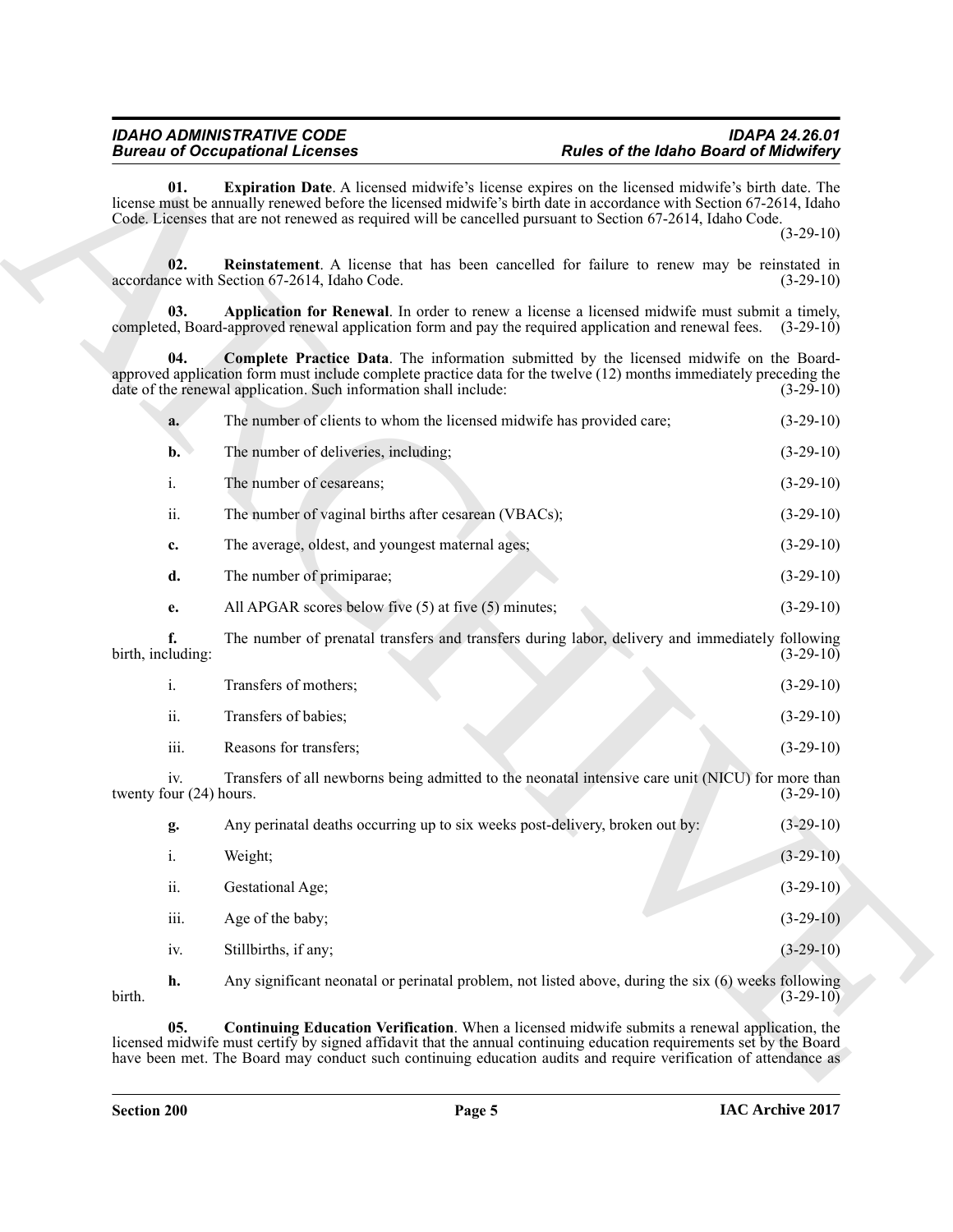# <span id="page-5-0"></span>**201. -- 299. (RESERVED)**

# <span id="page-5-8"></span><span id="page-5-7"></span><span id="page-5-6"></span><span id="page-5-5"></span><span id="page-5-4"></span><span id="page-5-3"></span><span id="page-5-2"></span><span id="page-5-1"></span>**300. CONTINUING EDUCATION REQUIREMENT (RULE 300).**

|                                         | <b>Bureau of Occupational Licenses</b>                                                                                                                                                                                                                                                                                                                                                                                                                                  | <b>Rules of the Idaho Board of Midwifery</b> |             |
|-----------------------------------------|-------------------------------------------------------------------------------------------------------------------------------------------------------------------------------------------------------------------------------------------------------------------------------------------------------------------------------------------------------------------------------------------------------------------------------------------------------------------------|----------------------------------------------|-------------|
|                                         | deemed necessary to ensure compliance with continuing education requirements.                                                                                                                                                                                                                                                                                                                                                                                           |                                              | $(3-29-10)$ |
| $201. - 299.$                           | (RESERVED)                                                                                                                                                                                                                                                                                                                                                                                                                                                              |                                              |             |
| 300.<br>rules for continuing education. | <b>CONTINUING EDUCATION REQUIREMENT (RULE 300).</b><br>In order to protect the public health and safety and promote the public welfare, the Board has adopted the following                                                                                                                                                                                                                                                                                             |                                              | $(3-29-10)$ |
| 01.                                     | Annual Continuing Education Requirement. A licensed midwife must successfully complete a<br>minimum of ten $(10)$ continuing education hours per year. Two $(2)$ of these hours must be in peer review participation<br>as described in Subsection 300.06. One (1) continuing education hour equals one (1) clock hour. A licensed midwife<br>is considered to have satisfied the annual continuing education requirement for the first renewal of the initial license. |                                              | $(3-29-10)$ |
| 02.                                     | Subject Material. The subject material of the continuing education must be germane to the<br>practice of midwifery and either acceptable to NARM as counting towards recertification of a licensed midwife as a<br>CPM or otherwise approved by the Board.                                                                                                                                                                                                              |                                              | $(3-29-10)$ |
| 03.                                     | Verification of Attendance. Each licensed midwife must maintain verification of attendance by<br>securing authorized signatures or other documentation from the course instructors or sponsoring institution<br>substantiating any hours attended. This verification must be maintained by the licensed midwife for no less than<br>seven (7) years and provided to the Board upon request by the Board or its agent.                                                   |                                              | $(3-29-10)$ |
| 04.                                     | Distance Learning and Independent Study. The Board may approve a course of study for<br>continuing education credit that does not include the actual physical attendance of the licensed midwife in a face-to-<br>face setting with the course instructor. Distance Learning or Independent Study courses will be eligible for continuing<br>education credits if approved by NARM or upon approval of the Board.                                                       |                                              | $(3-29-10)$ |
| 05.                                     | Requests for Board Approval. All requests for Board approval of educational programs must be<br>made to the Board in writing at least sixty (60) days before the program is scheduled to occur. Requests must be<br>accompanied by a statement that includes:                                                                                                                                                                                                           |                                              | $(3-29-10)$ |
| a.                                      | The name of the instructor or instructors;                                                                                                                                                                                                                                                                                                                                                                                                                              |                                              | $(3-29-10)$ |
| b.                                      | The date and time and location of the course;                                                                                                                                                                                                                                                                                                                                                                                                                           |                                              | $(3-29-10)$ |
| c.                                      | The specific agenda for the course;                                                                                                                                                                                                                                                                                                                                                                                                                                     |                                              | $(3-29-10)$ |
| d.                                      | The number of continuing education credit hours requested; and                                                                                                                                                                                                                                                                                                                                                                                                          |                                              | $(3-29-10)$ |
| e.                                      | A statement of how the course is believed to be germane to the practice of midwifery.                                                                                                                                                                                                                                                                                                                                                                                   |                                              | $(3-29-10)$ |
| 06.                                     | Peer Review System. As part of the Board's annual continuing education requirement, each<br>licensed midwife must participate in peer review activities for a minimum of two (2) hours per year.                                                                                                                                                                                                                                                                        |                                              | $(3-29-10)$ |
| a.<br>of midwifery care.                | The purpose of peer review is to enable licensed midwives to retrospectively present and review<br>cases in an effort to further educate themselves about the appropriateness, quality, utilization, and ethical performance                                                                                                                                                                                                                                            |                                              | $(3-29-10)$ |
| b.                                      | Licensed midwives are responsible for organizing their own peer review sessions. At least three (3)<br>licensed midwives or CPMs must participate in a peer review session in order for the session to count towards a<br>licensed midwife's annual two-hour peer review activity requirement.                                                                                                                                                                          |                                              | $(3-29-10)$ |
| c.<br>following information:            | Each licensed midwife must make a presentation that must include, without limitation, the                                                                                                                                                                                                                                                                                                                                                                               |                                              | $(3-29-10)$ |
| i.                                      | Total number of clients currently in the licensed midwife's care;                                                                                                                                                                                                                                                                                                                                                                                                       |                                              | $(3-29-10)$ |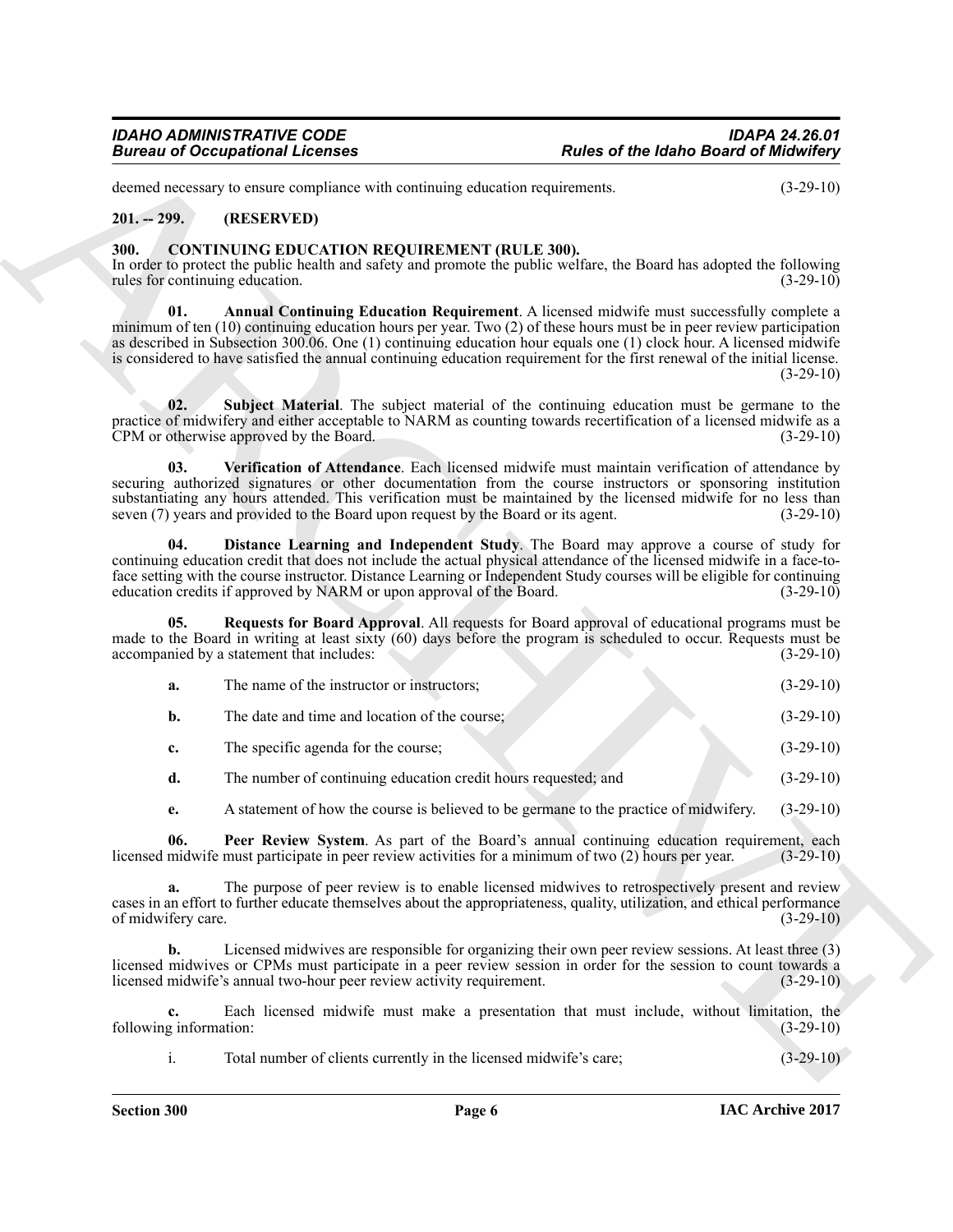ii. The number of upcoming due dates for clients in the licensed midwife's practice; (3-29-10)

iii. The number of women in the licensed midwife's practice that are postpartum; (3-29-10)

iv. The number of births the licensed midwife has been involved with since the last peer review<br>(3-29-10)<br>(3-29-10) session; and  $(3-29-10)$ 

v. One (1) or more specific cases arising since the licensed midwife's last peer review session. The licensed midwife must present any cases involving serious complications or the transport of a mother or baby to the hospital. (3-29-10)

**d.** The information presented in a peer review session is confidential. The identities of the client, other health care providers, and other persons involved in a case may not be divulged during the peer review session.

 $(3-29-10)$ 

<span id="page-6-4"></span><span id="page-6-3"></span>**07. Carryover Hours**. A licensed midwife may carryover a maximum of five (5) hours of continuing it to meet the next year's continuing education requirement. education to meet the next year's continuing education requirement.

**Bureau of Occupations I Licenses**<br>
The mather of general actions and the bureau of the bureau of the bureau of the street of the mather of version at the bureau of the street of the street of the street of the street of **08. Hardship Waiver**. The Board may waive a licensed midwives annual continuing education requirement for reasons of individual hardship, including health or other good cause. The licensed midwife must request the waiver and provide the Board with any information requested to assist the Board in substantiating the claimed hardship. This waiver is granted at the sole discretion of the Board. (3-29-10) claimed hardship. This waiver is granted at the sole discretion of the Board.

# <span id="page-6-0"></span>**301. -- 324. (RESERVED)**

# <span id="page-6-5"></span><span id="page-6-1"></span>**325. INFORMED CONSENT (RULE 325).**

**01. Informed Consent Required**. A licensed midwife must obtain and document informed consent from a client before caring for that client. The informed consent must be documented on an informed consent form, signed and dated by the client, in which the client acknowledges, at a minimum, that the following information has been provided to the client by the midwife: (3-29-10) been provided to the client by the midwife:

<span id="page-6-6"></span>

| а. | The licensed midwife's training and experience; |  | $(3-29-10)$ |
|----|-------------------------------------------------|--|-------------|
|----|-------------------------------------------------|--|-------------|

**b.** Instructions for obtaining a copy of the Board's rules; (3-29-10)

**c.** Instructions for obtaining a copy of the Essential Documents of the NACPM and Analysis of the 2001 Job Analysis Survey, published by NARM; (3-29-10)

**d.** Instructions for filing complaints with the Board; (3-29-10)

**e.** Notice that the licensed midwife does or does not have professional liability insurance coverage;  $(3-29-10)$ 

**f.** A written protocol for emergencies, including hospital transport that is specific to each individual client; and (3-29-10) client; and  $(3-29-10)$ 

A description of the procedures, benefits and risks of out-of-hospital birth, primarily those ay arise during delivery. (3-29-10) conditions that may arise during delivery.

<span id="page-6-7"></span>**02. Record of Informed Consent**. All licensed midwives must maintain a record of all signed informed consent forms for each client for a minimum of nine (9) years after the last day of care for such client.

 $(3-29-10)$ 

# <span id="page-6-2"></span>**326. -- 349. (RESERVED)**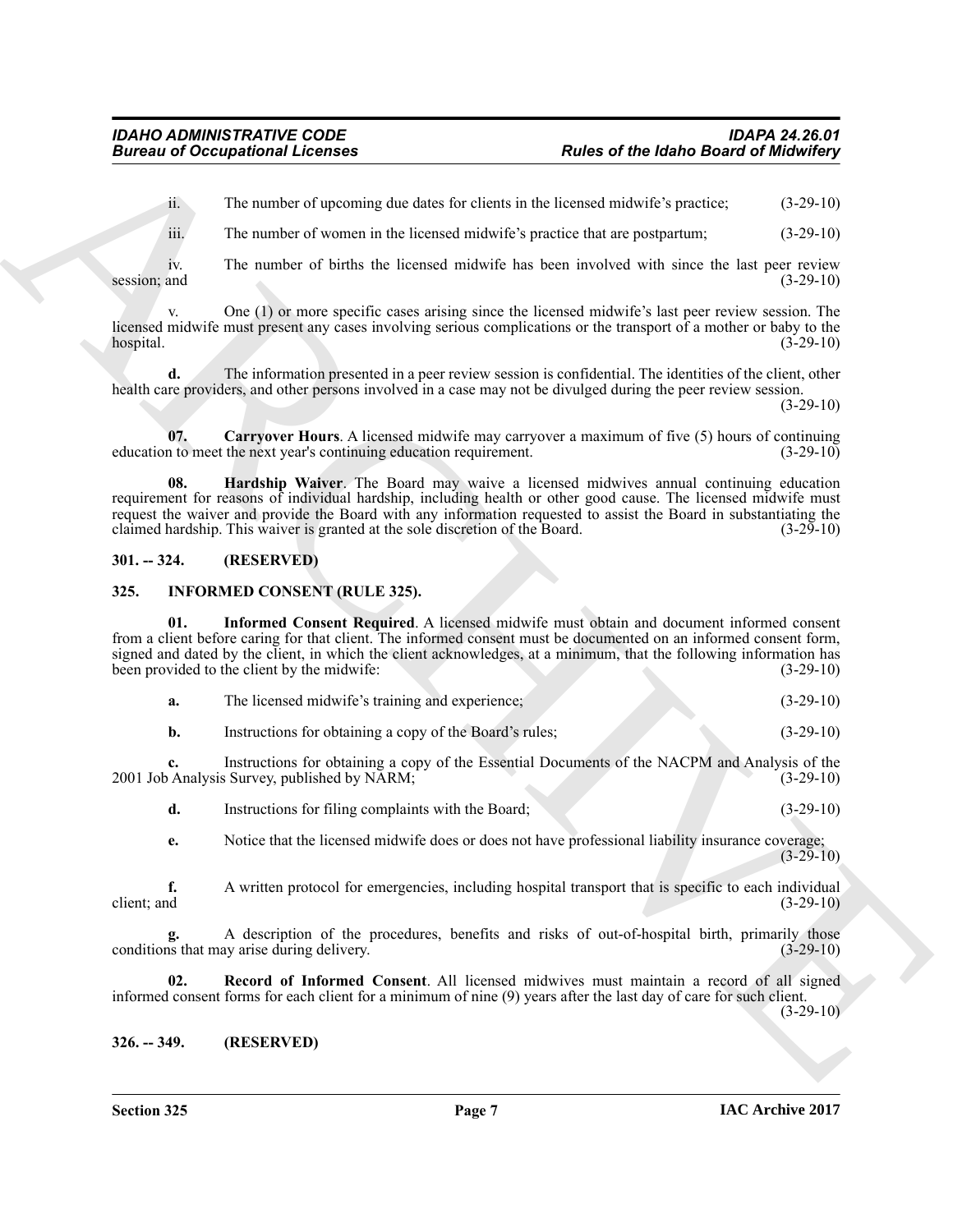# <span id="page-7-2"></span><span id="page-7-0"></span>**350. FORMULARY (RULE 350).**

<span id="page-7-3"></span>

|    | Oxygen;                                                    | $(3-29-10)$ |
|----|------------------------------------------------------------|-------------|
| b. | Oxytocin and cytotec as postpartum antihemorrhagic agents; | $(7-1-14)$  |

<span id="page-7-4"></span>

| e. | Epinephrine to the mother administered via a metered dose auto-injector; | $(7-1-14)$  |
|----|--------------------------------------------------------------------------|-------------|
| f. | Intravenous fluids for stabilization of the woman;                       | $(3-29-10)$ |
| g. | Rho (d) immune globulin;                                                 | $(3-29-10)$ |
| h. | Vitamin K1; and                                                          | $(3-29-10)$ |
|    | Eye prophylactics to the baby.                                           | $(3-29-10)$ |

# <span id="page-7-5"></span><span id="page-7-1"></span>**351. USE OF FORMULARY DRUGS (RULE 351).**

| 350.        |                                  | <b>FORMULARY (RULE 350).</b>                                                                                                        |                           |                            |                                                                                                                                                                                                                                                                                                                                                                                                                                                                                                                                                                                      |  |  |
|-------------|----------------------------------|-------------------------------------------------------------------------------------------------------------------------------------|---------------------------|----------------------------|--------------------------------------------------------------------------------------------------------------------------------------------------------------------------------------------------------------------------------------------------------------------------------------------------------------------------------------------------------------------------------------------------------------------------------------------------------------------------------------------------------------------------------------------------------------------------------------|--|--|
|             | 01.<br>midwifery, the following: |                                                                                                                                     |                           |                            | Midwifery Formulary. A licensed midwife may obtain and administer, during the practice of<br>$(3-29-10)$                                                                                                                                                                                                                                                                                                                                                                                                                                                                             |  |  |
|             | a.                               | Oxygen;                                                                                                                             |                           |                            | $(3-29-10)$                                                                                                                                                                                                                                                                                                                                                                                                                                                                                                                                                                          |  |  |
|             | b.                               | Oxytocin and cytotec as postpartum antihemorrhagic agents;                                                                          |                           |                            | $(7-1-14)$                                                                                                                                                                                                                                                                                                                                                                                                                                                                                                                                                                           |  |  |
| degree;     | c.                               |                                                                                                                                     |                           |                            | Injectable local anesthetic for the repair of lacerations that are no more extensive than second<br>$(3-29-10)$                                                                                                                                                                                                                                                                                                                                                                                                                                                                      |  |  |
| Prevention; | d.                               |                                                                                                                                     |                           |                            | Antibiotics to the mother for group b streptococcus prophylaxis consistent with the guidelines set<br>forth in Prevention of Perinatal Group B Streptococcal Disease, published by the Centers for Disease Control and<br>$(7-1-14)$                                                                                                                                                                                                                                                                                                                                                 |  |  |
|             | e.                               | Epinephrine to the mother administered via a metered dose auto-injector;                                                            |                           |                            | $(7-1-14)$                                                                                                                                                                                                                                                                                                                                                                                                                                                                                                                                                                           |  |  |
|             | f.                               | Intravenous fluids for stabilization of the woman;                                                                                  |                           |                            | $(3-29-10)$                                                                                                                                                                                                                                                                                                                                                                                                                                                                                                                                                                          |  |  |
|             | g.                               | Rho (d) immune globulin;                                                                                                            |                           |                            | $(3-29-10)$                                                                                                                                                                                                                                                                                                                                                                                                                                                                                                                                                                          |  |  |
|             | h.                               | Vitamin K1; and                                                                                                                     |                           |                            | $(3-29-10)$                                                                                                                                                                                                                                                                                                                                                                                                                                                                                                                                                                          |  |  |
|             | i.                               | Eye prophylactics to the baby.                                                                                                      |                           |                            | $(3-29-10)$                                                                                                                                                                                                                                                                                                                                                                                                                                                                                                                                                                          |  |  |
|             | 02.                              |                                                                                                                                     |                           |                            | Other Legend Drugs. During the practice of midwifery a licensed midwife may not obtain or<br>administer legend drugs that are not listed in the midwifery formulary. Drugs of a similar nature and character may be<br>used if determined by the Board to be consistent with the practice of midwifery and provided that at least one hundred<br>twenty (120) days' advance notice of the proposal to allow the use of such drugs is given to the Board of Pharmacy<br>and the Board of Medicine and neither Board objects to the addition of such drugs to the midwifery formulary. |  |  |
|             |                                  | USE OF FORMULARY DRUGS (RULE 351).<br>describing the indication for use, dosage, route of administration and duration of treatment: |                           |                            | $(3-29-10)$<br>A licensed midwife may use the drugs described in the midwifery formulary according to the following protocol                                                                                                                                                                                                                                                                                                                                                                                                                                                         |  |  |
|             | <b>Drug</b>                      | Indication                                                                                                                          | <b>Dose</b>               | Route of<br>Administration | <b>Duration of Treatment</b>                                                                                                                                                                                                                                                                                                                                                                                                                                                                                                                                                         |  |  |
|             | Oxygen                           | Maternal/Fetal<br><b>Distress</b>                                                                                                   | 10-12 L/min.<br>10 L/min. | Bag and mask<br>Mask       | Until maternal/fetal stabilization<br>is achieved or transfer to hospital<br>is complete                                                                                                                                                                                                                                                                                                                                                                                                                                                                                             |  |  |
| 351.        |                                  | Neonatal<br>Resuscitation                                                                                                           | 10-12 L/min.<br>10 L/min. | Bag and mask<br>Mask       | Until stabilization is achieved or<br>transfer to a hospital is complete                                                                                                                                                                                                                                                                                                                                                                                                                                                                                                             |  |  |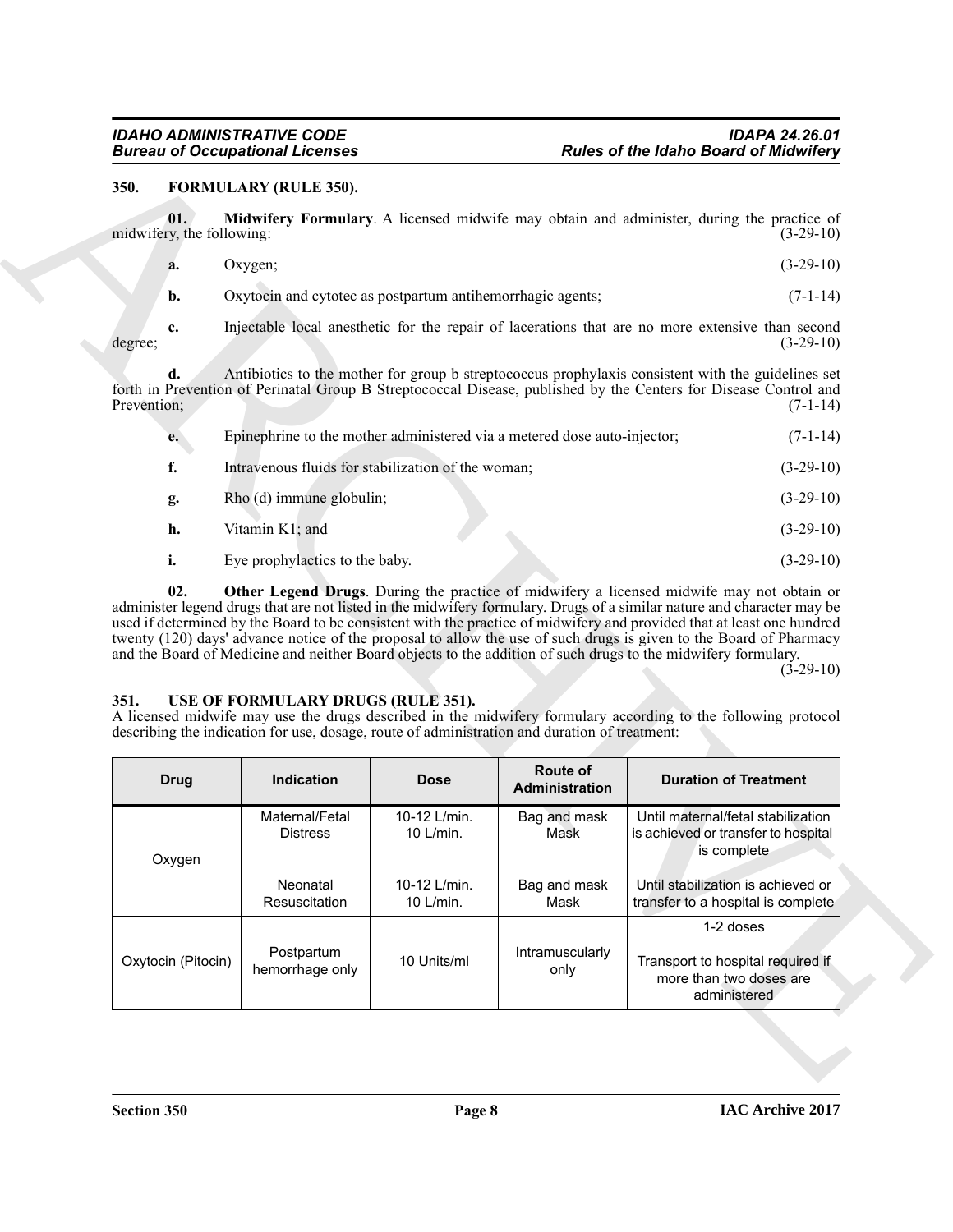# *IDAHO ADMINISTRATIVE CODE IDAPA 24.26.01 Bureau of Occupational Licenses Rules of the Idaho Board of Midwifery*

| <b>Drug</b>                                                                                                 | Indication                                                                                 | <b>Dose</b>                                                                                                          | Route of<br>Administration                        | <b>Duration of Treatment</b>                                                                                                                 |
|-------------------------------------------------------------------------------------------------------------|--------------------------------------------------------------------------------------------|----------------------------------------------------------------------------------------------------------------------|---------------------------------------------------|----------------------------------------------------------------------------------------------------------------------------------------------|
| Lidocaine HCI 2%                                                                                            | Local anesthetic<br>for use during<br>postpartum repair<br>of lacerations or<br>episiotomy | Maximum 50 ml                                                                                                        | Percutaneous<br>infiltration only                 | Completion of repair                                                                                                                         |
| Penicillin G<br>(Recommended)                                                                               | Group B Strep<br>Prophylaxis                                                               | 5 million units initial<br>dose, then 2.5<br>million units every<br>4 hours until birth                              | IV in $\geq$ 100 ml LR,<br>NS or $D_5LR$          | Birth of baby                                                                                                                                |
| Ampicillin Sodium<br>(Alternative)                                                                          | Group B Strep<br>Prophylaxis                                                               | 2 grams initial<br>dose, then 1 gram<br>every 4 hours until<br>birth                                                 | IV in $\geq$ 100 ml NS<br>or LR                   | Birth of baby                                                                                                                                |
| Cefazolin Sodium<br>(drug of choice for<br>penicillin allergy<br>with low risk for<br>anaphylaxis)          | Group B Strep<br>Prophylaxis                                                               | 2 grams initial<br>dose, then 1 gram<br>every 8 hours                                                                | IV in $\geq$ 100 ml LR,<br>NS or $D_5LR$          | Birth of baby                                                                                                                                |
| Clindamycin<br>Phosphate<br>(drug of choice for<br>penicillin allergy<br>with high risk for<br>anaphylaxis) | Group B Strep<br>Prophylaxis                                                               | 900 mg every 8<br>hours                                                                                              | IV in $\geq$ 100 ml NS<br>(not LR)                | Birth of baby                                                                                                                                |
| Epinephrine HCI<br>1:1000<br>(EpiPen)                                                                       | Treatment or<br>post-exposure<br>prevention of<br>severe allergic<br>reactions             | 0.3 ml pre-metered<br>dose                                                                                           | Subcutaneously or<br>intramuscularly              | Every 20 minutes or until<br>emergency medical services<br>arrive<br>Administer first dose then<br>immediately request emergency<br>services |
| Lactated Ringer's<br>(LR)<br>5% Dextrose in<br>Lactated Ringer's<br>solution $(D_5LR)$                      | To achieve<br>maternal<br>stabilization                                                    | I - 2 liter bags<br>First liter run in at a<br>wide-open rate, the<br>second liter titrated<br>to client's condition | Intravenously with<br>$\geq$ 18 gauge<br>catheter | Until maternal stabilization is<br>achieved or transfer to a hospital<br>is complete                                                         |
| 0.9% Sodium<br>Chloride (NS)<br>Sterile Water                                                               | Reconstitution of<br>antibiotic powder                                                     | As directed                                                                                                          | As directed                                       | <b>Birth of Baby</b>                                                                                                                         |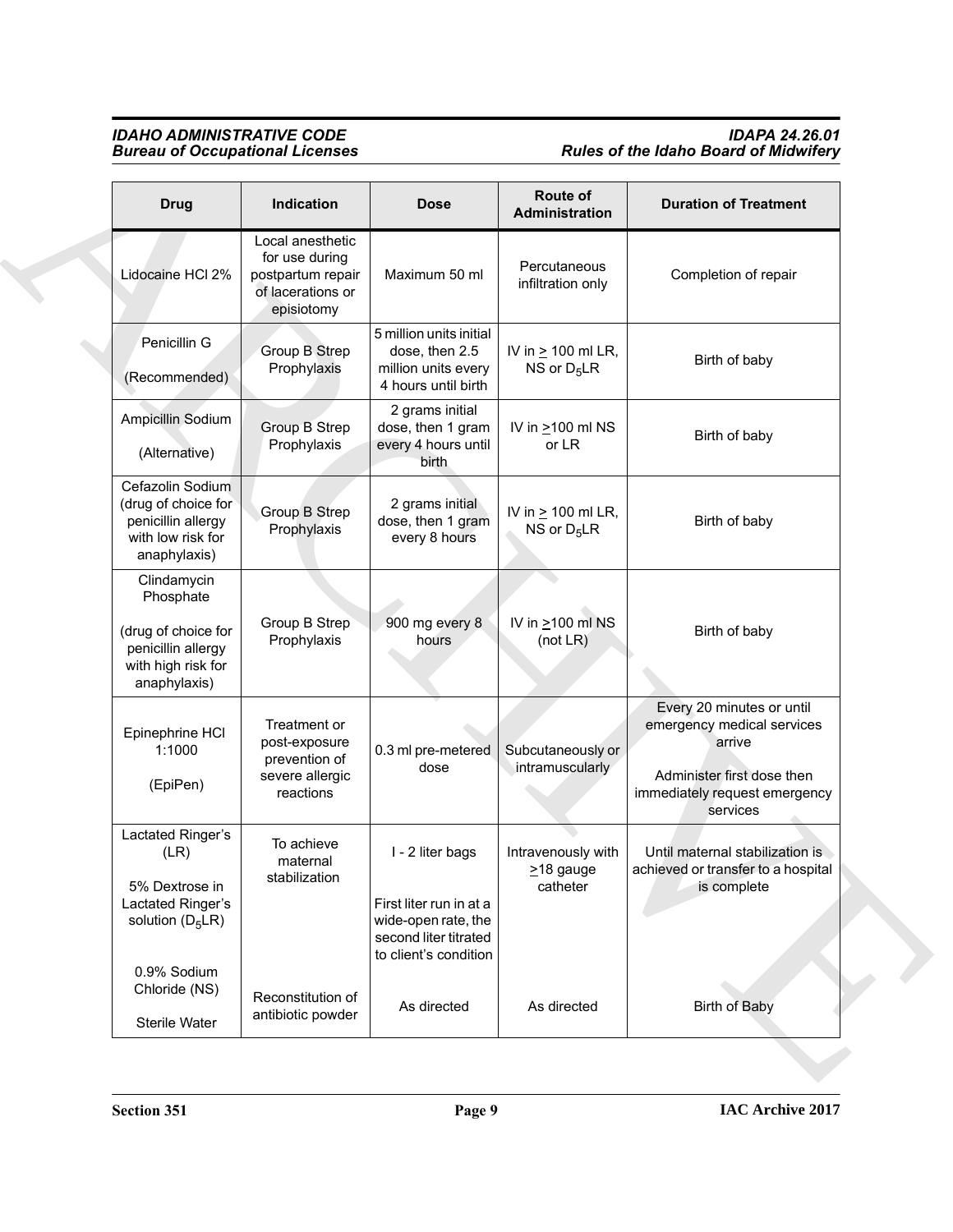# *IDAHO ADMINISTRATIVE CODE IDAPA 24.26.01* **Rules of the Idaho Board of Midwifery**

| <b>Bureau of Occupational Licenses</b>      |                                                                                                                                                      |                            | <b>Rules of the Idaho Board of Midwifery</b>             |                                                                                                                                                                                                                                                                                                                                                                                                                                                                             |
|---------------------------------------------|------------------------------------------------------------------------------------------------------------------------------------------------------|----------------------------|----------------------------------------------------------|-----------------------------------------------------------------------------------------------------------------------------------------------------------------------------------------------------------------------------------------------------------------------------------------------------------------------------------------------------------------------------------------------------------------------------------------------------------------------------|
| <b>Drug</b>                                 | Indication                                                                                                                                           | <b>Dose</b>                | Route of<br>Administration                               | <b>Duration of Treatment</b>                                                                                                                                                                                                                                                                                                                                                                                                                                                |
| Cytotec<br>(Misoprostol)                    | Postpartum<br>hemorrhage only                                                                                                                        | 800 mcg                    | Rectally is the<br>preferred method<br>Orally is allowed | 1-2 doses<br>Transport to hospital required if<br>more than one dose is<br>administered                                                                                                                                                                                                                                                                                                                                                                                     |
| Rho(d) Immune<br>Globulin                   | Prevention of Rho<br>(d) sensitization in<br>Rho (d) negative<br>women                                                                               | 300 mcg                    | Intramuscularly                                          | Single dose at any gestation for<br>Rho (d) negative, antibody<br>negative women within 72 hours<br>of spontaneous bleeding or<br>abdominal trauma.<br>Single dose at 26-28 weeks<br>gestation for Rho (d) negative,<br>antibody negative women                                                                                                                                                                                                                             |
|                                             |                                                                                                                                                      |                            |                                                          | Single dose for Rho (d) negative,<br>antibody negative women within<br>72 hours of delivery of Rho (d)<br>positive infant, or infant with<br>unknown blood type                                                                                                                                                                                                                                                                                                             |
| Vitamin $K_1$                               | Prophylaxis for<br>Vitamin K<br>Deficiency<br>Bleeding                                                                                               | 1 <sub>mg</sub>            | Intramuscularly                                          | 1 dose                                                                                                                                                                                                                                                                                                                                                                                                                                                                      |
| 0.5% Erythromycin<br>Ophthalmic<br>Ointment | Prophylaxis of<br>Neonatal<br>Ophthalmia                                                                                                             | 1 cm ribbon in<br>each eye | Topical                                                  | 1 dose                                                                                                                                                                                                                                                                                                                                                                                                                                                                      |
| 352.<br>01.                                 | <b>OBTAINING, STORING, AND DISPOSING OF FORMULARY DRUGS (RULE 352).</b><br>during the practice of midwifery.<br>including, without limitation, from: |                            |                                                          | $(7-1-14)$<br>A licensed midwife must adhere to the following protocol for obtaining, storing, and disposing of formulary drugs<br>$(3-29-10)$<br><b>Obtaining Formulary Drugs.</b> A licensed midwife may obtain formulary drugs as allowed by law,<br>$(3-29-10)$                                                                                                                                                                                                         |
| a.<br>Pharmacy; and                         |                                                                                                                                                      |                            |                                                          | A person or entity that is licensed as a Wholesale Distributor by the Idaho State Board of<br>$(3-29-10)$                                                                                                                                                                                                                                                                                                                                                                   |
| b.                                          | A retail pharmacy, in minimal quantities for office use.                                                                                             |                            |                                                          | $(3-29-10)$                                                                                                                                                                                                                                                                                                                                                                                                                                                                 |
| 02.                                         | area when the licensed midwife has finished using them for patient care.                                                                             |                            |                                                          | Storing Formulary Drugs. A licensed midwife must store all formulary drugs in secure areas<br>suitable for preventing unauthorized access and for ensuring a proper environment for the preservation of the drugs.<br>However, licensed midwives may carry formulary drugs to the home setting while providing care within the course<br>and scope of the practice of midwifery. The licensed midwife must promptly return the formulary drugs to the secure<br>$(3-29-10)$ |
| 03.                                         |                                                                                                                                                      |                            |                                                          | <b>Disposing of Formulary Drugs.</b> A licensed midwife must dispose of formulary drugs using means                                                                                                                                                                                                                                                                                                                                                                         |
|                                             |                                                                                                                                                      |                            |                                                          |                                                                                                                                                                                                                                                                                                                                                                                                                                                                             |

# <span id="page-9-4"></span><span id="page-9-3"></span><span id="page-9-2"></span><span id="page-9-1"></span><span id="page-9-0"></span>**352. OBTAINING, STORING, AND DISPOSING OF FORMULARY DRUGS (RULE 352).**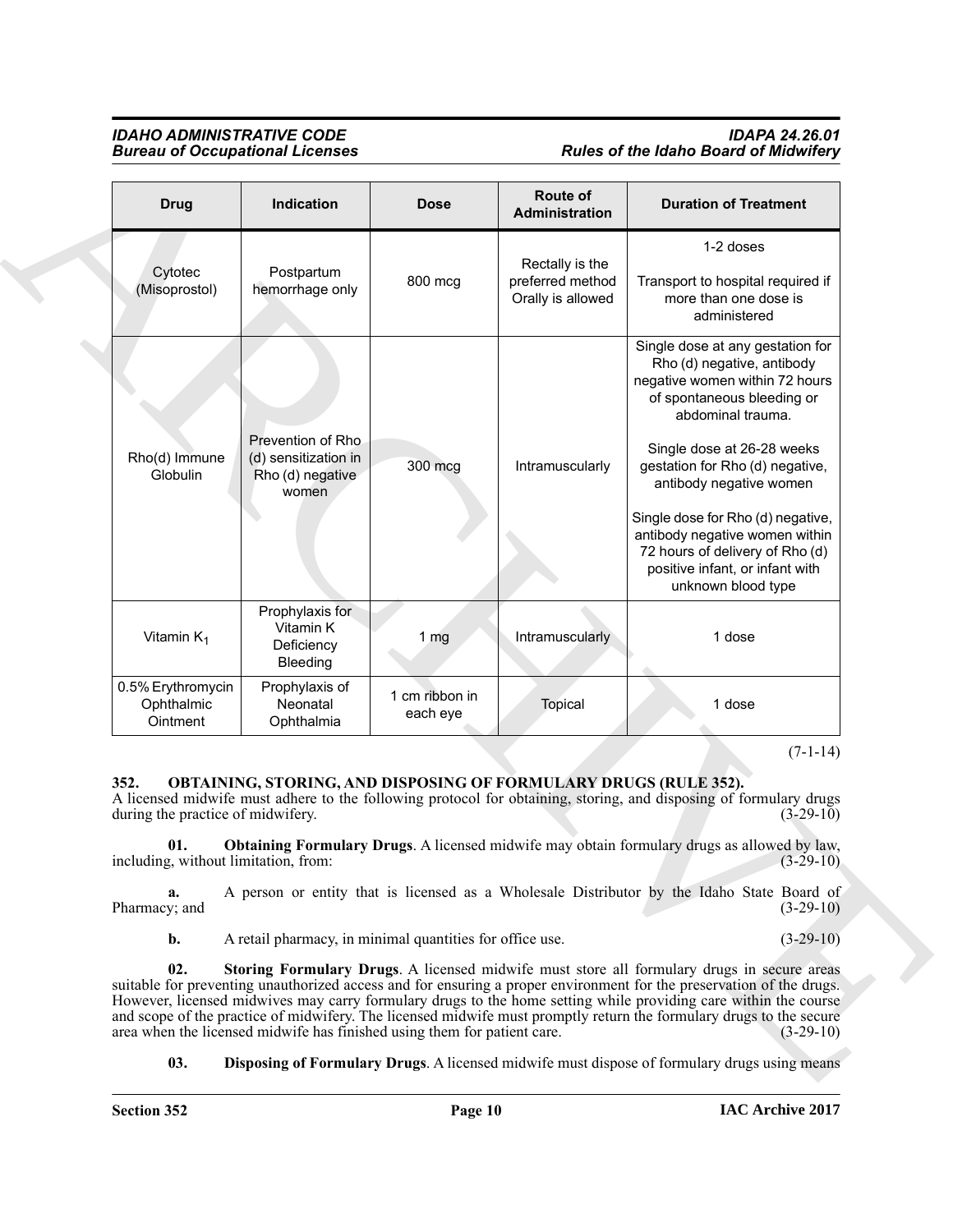that are reasonably calculated to guard against unauthorized access by persons and harmful excretion of the drugs into<br>the environment. The means that may be used include, without limitation:  $(3-29-10)$ the environment. The means that may be used include, without limitation:

**a.** Transferring the drugs to a reverse distributor who is registered to destroy drugs with the U.S. Drug Enforcement Agency; (3-29-10)

**b.** Removing the drugs from their original containers, mixing them with an undesirable substance such as coffee grounds or kitty litter, putting them in impermeable, non-descript containers such as empty cans or sealable bags, and throwing the containers in the trash; or (3-29-10)

**c.** Flushing the drugs down the toilet if the accompanying patient information instructs that it is safe (3-29-10) to do so.  $(3-29-10)$ 

# <span id="page-10-0"></span>**353. -- 354. (RESERVED)**

# <span id="page-10-3"></span><span id="page-10-1"></span>**355. MEDICAL WASTE (RULE 355).**

<span id="page-10-4"></span>A licensed midwife must dispose of medical waste during the practice of midwifery according to the following protocol:  $(3-29-10)$ protocol:  $(3-29-10)$ 

Brain of Occupation Relations of the stress of the Habel Brain of the State of the State of the State of the State of the State of the State of the State of the State of the State of the State of the State of the State of **01. Containers for Non-Sharp, Medical Waste**. Medical waste, except for sharps, must be placed in disposable containers/bags which are impervious to moisture and strong enough to preclude ripping, tearing or bursting under normal conditions of use. The bags must be securely tied so as to prevent leakage or expulsion of solid or liquid waste during storage, handling or transport. The containment system must have a tight-fitting cover and be kept clean and in good repair. All bags used for containment of medical waste must be clearly identified by label or color, or both. (3-29-10) color, or both.

<span id="page-10-5"></span>**02. Containers for Sharps**. Sharps must be placed in impervious, rigid, puncture-resistant containers immediately after use. Needles must not be bent, clipped or broken by hand. Rigid containers of discarded sharps must either be labeled or colored like the disposable bags used for other medical waste, or placed in such labeled or colored bags. (3-29-10) colored bags.

<span id="page-10-6"></span>**03. Storage Duration**. Medical waste may not be stored for more than seven (7) days, unless the storage temperature is below thirty-two (32) degrees Fahrenheit. Medical waste must never be stored for more than ninety (90) days. (3-29-10) ninety  $(90)$  days.

<span id="page-10-7"></span>**04.** Waste Disposal. Medical waste must be disposed of by persons knowledgeable in handling of medical waste. (3-29-10) medical waste. (3-29-10)

# <span id="page-10-8"></span><span id="page-10-2"></span>**356. SCOPE AND PRACTICE STANDARDS.**

A licensed midwife must adhere to the following scope and practice standards when providing antepartum, intrapartum, postpartum, and newborn care. intrapartum, postpartum, and newborn care.

<span id="page-10-10"></span>**01. NACPM Scope and Practice Standards**. The Board adopts the Essential Documents of the National Association of Certified Professional Midwives as scope and practice standards for licensed midwives. All licensed midwives must adhere to these scope and practice standards during the practice of midwifery to the extent such scope and practice standards are consistent with the Board's enabling law, Chapter 55, Title 54, Idaho Code.

 $(3-29-10)$ 

**02. Conditions for Which a Licensed Midwife May Not Provide Care**. A licensed midwife may not care for a client with: (3-29-10) provide care for a client with:

<span id="page-10-9"></span>**a.** A current history of any of the following disorders, diagnoses, conditions, or symptoms: (3-29-10)

i. Placental abnormality; (3-29-10)

ii. Multiple gestation, except that midwives may provide antepartum care that is supplementary to the medical care of the physician overseeing the pregnancy, so long as it does not interfere with the physician's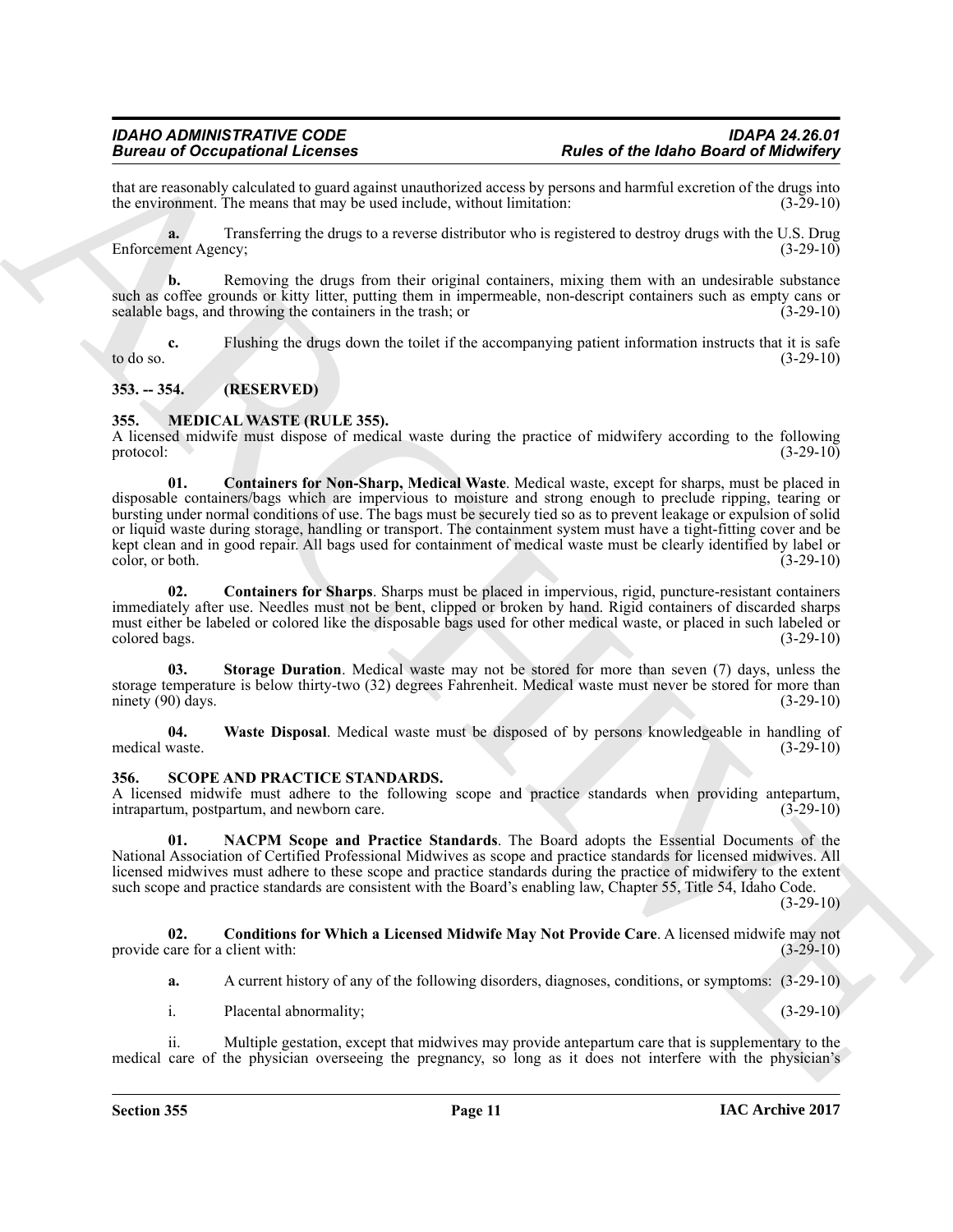|                         | <b>Bureau of Occupational Licenses</b>                                                                                                                                                                                                                                                                                                                                                                                                                                                                                                                                                                                                                                                                                                                                                     | <b>Rules of the Idaho Board of Midwifery</b>                                                         |
|-------------------------|--------------------------------------------------------------------------------------------------------------------------------------------------------------------------------------------------------------------------------------------------------------------------------------------------------------------------------------------------------------------------------------------------------------------------------------------------------------------------------------------------------------------------------------------------------------------------------------------------------------------------------------------------------------------------------------------------------------------------------------------------------------------------------------------|------------------------------------------------------------------------------------------------------|
|                         | recommended schedule of care;                                                                                                                                                                                                                                                                                                                                                                                                                                                                                                                                                                                                                                                                                                                                                              | $(7-1-14)$                                                                                           |
| iii.                    | Noncephalic presentation at the onset of labor or rupture of membranes, whichever occurs first;                                                                                                                                                                                                                                                                                                                                                                                                                                                                                                                                                                                                                                                                                            | $(3-29-10)$                                                                                          |
| IV.                     | Birth under thirty-seven and zero-sevenths (37 0/7) weeks and beyond forty-two and zero-sevenths<br>$(420/7)$ weeks'-gestational age; or                                                                                                                                                                                                                                                                                                                                                                                                                                                                                                                                                                                                                                                   | $(7-1-14)$                                                                                           |
| V.                      | A body mass index of forty (40.0) or higher at the time of conception;                                                                                                                                                                                                                                                                                                                                                                                                                                                                                                                                                                                                                                                                                                                     | $(3-29-10)$                                                                                          |
| b.                      | A past history of any of the following disorders, diagnoses, conditions, or symptoms:                                                                                                                                                                                                                                                                                                                                                                                                                                                                                                                                                                                                                                                                                                      | $(3-29-10)$                                                                                          |
| Ť.                      | More than one $(1)$ cesarean section, a cesarean section within eighteen $(18)$ months of the estimated<br>due date or any cesarean section that was surgically closed with a classical or vertical uterine incision;                                                                                                                                                                                                                                                                                                                                                                                                                                                                                                                                                                      | $(7-1-14)$                                                                                           |
| ii.                     | Platelet sensitization, hematological or coagulation disorders;                                                                                                                                                                                                                                                                                                                                                                                                                                                                                                                                                                                                                                                                                                                            | $(7-1-14)$                                                                                           |
| iii.                    | Prior chemotherapy or radiation treatment for a malignancy;                                                                                                                                                                                                                                                                                                                                                                                                                                                                                                                                                                                                                                                                                                                                | $(3-29-10)$                                                                                          |
| iv.                     | Previous pre-eclampsia resulting in premature delivery;                                                                                                                                                                                                                                                                                                                                                                                                                                                                                                                                                                                                                                                                                                                                    | $(3-29-10)$                                                                                          |
| V.                      | Cervical insufficiency;                                                                                                                                                                                                                                                                                                                                                                                                                                                                                                                                                                                                                                                                                                                                                                    | $(7-1-14)$                                                                                           |
| vi.                     | HIV positive status; or                                                                                                                                                                                                                                                                                                                                                                                                                                                                                                                                                                                                                                                                                                                                                                    | $(7-1-14)$                                                                                           |
| vii.                    | Opiate use that places the infant at risk of neonatal abstinence syndrome.                                                                                                                                                                                                                                                                                                                                                                                                                                                                                                                                                                                                                                                                                                                 | $(7-1-14)$                                                                                           |
| 03.                     | Conditions for Which a Licensed Midwife May Not Provide Care Without Health Care                                                                                                                                                                                                                                                                                                                                                                                                                                                                                                                                                                                                                                                                                                           |                                                                                                      |
|                         | Provider Involvement. A licensed midwife may not provide care for a client with a history of the disorders,<br>diagnoses, conditions, or symptoms listed here in Subsection 356.03 unless such disorders, diagnoses, conditions or<br>symptoms are being treated, monitored or managed by a licensed health care provider. Before providing care to such<br>a client, the licensed midwife must notify the client in writing that the client must obtain the described physician care<br>as a condition to the client's eligibility to obtain maternity care from the licensed midwife. The licensed midwife<br>must, additionally, obtain the client's signed acknowledgement that the client has received the written notice. The<br>disorders, diagnoses, conditions, and symptoms are: |                                                                                                      |
| a.                      | Diabetes;                                                                                                                                                                                                                                                                                                                                                                                                                                                                                                                                                                                                                                                                                                                                                                                  |                                                                                                      |
| b.                      | Thyroid disease;                                                                                                                                                                                                                                                                                                                                                                                                                                                                                                                                                                                                                                                                                                                                                                           |                                                                                                      |
| c.                      | Epilepsy;                                                                                                                                                                                                                                                                                                                                                                                                                                                                                                                                                                                                                                                                                                                                                                                  |                                                                                                      |
| d.                      | Hypertension;                                                                                                                                                                                                                                                                                                                                                                                                                                                                                                                                                                                                                                                                                                                                                                              |                                                                                                      |
| e.                      | Cardiac disease;                                                                                                                                                                                                                                                                                                                                                                                                                                                                                                                                                                                                                                                                                                                                                                           |                                                                                                      |
| f.                      | Pulmonary disease;                                                                                                                                                                                                                                                                                                                                                                                                                                                                                                                                                                                                                                                                                                                                                                         | $(7-1-14)$<br>$(3-29-10)$<br>$(3-29-10)$<br>$(3-29-10)$<br>$(3-29-10)$<br>$(3-29-10)$<br>$(3-29-10)$ |
| g.                      | Renal disease;                                                                                                                                                                                                                                                                                                                                                                                                                                                                                                                                                                                                                                                                                                                                                                             | $(3-29-10)$                                                                                          |
| h.                      | Gastrointestinal disorders;                                                                                                                                                                                                                                                                                                                                                                                                                                                                                                                                                                                                                                                                                                                                                                | $(3-29-10)$                                                                                          |
| gastrointestinal tract; | Previous major surgery of the pulmonary system, cardiovascular system, urinary tract or                                                                                                                                                                                                                                                                                                                                                                                                                                                                                                                                                                                                                                                                                                    | $(3-29-10)$                                                                                          |

<span id="page-11-0"></span>

| a.                      | Diabetes;                                                                      | $(3-29-10)$             |
|-------------------------|--------------------------------------------------------------------------------|-------------------------|
| b.                      | Thyroid disease;                                                               | $(3-29-10)$             |
| c.                      | Epilepsy;                                                                      | $(3-29-10)$             |
| d.                      | Hypertension;                                                                  | $(3-29-10)$             |
| e.                      | Cardiac disease;                                                               | $(3-29-10)$             |
| f.                      | Pulmonary disease;                                                             | $(3-29-10)$             |
| g.                      | Renal disease;                                                                 | $(3-29-10)$             |
| h.                      | Gastrointestinal disorders;                                                    | $(3-29-10)$             |
| gastrointestinal tract; | Previous major surgery of the pulmonary system, cardiovascular system, urinary | tract or<br>$(3-29-10)$ |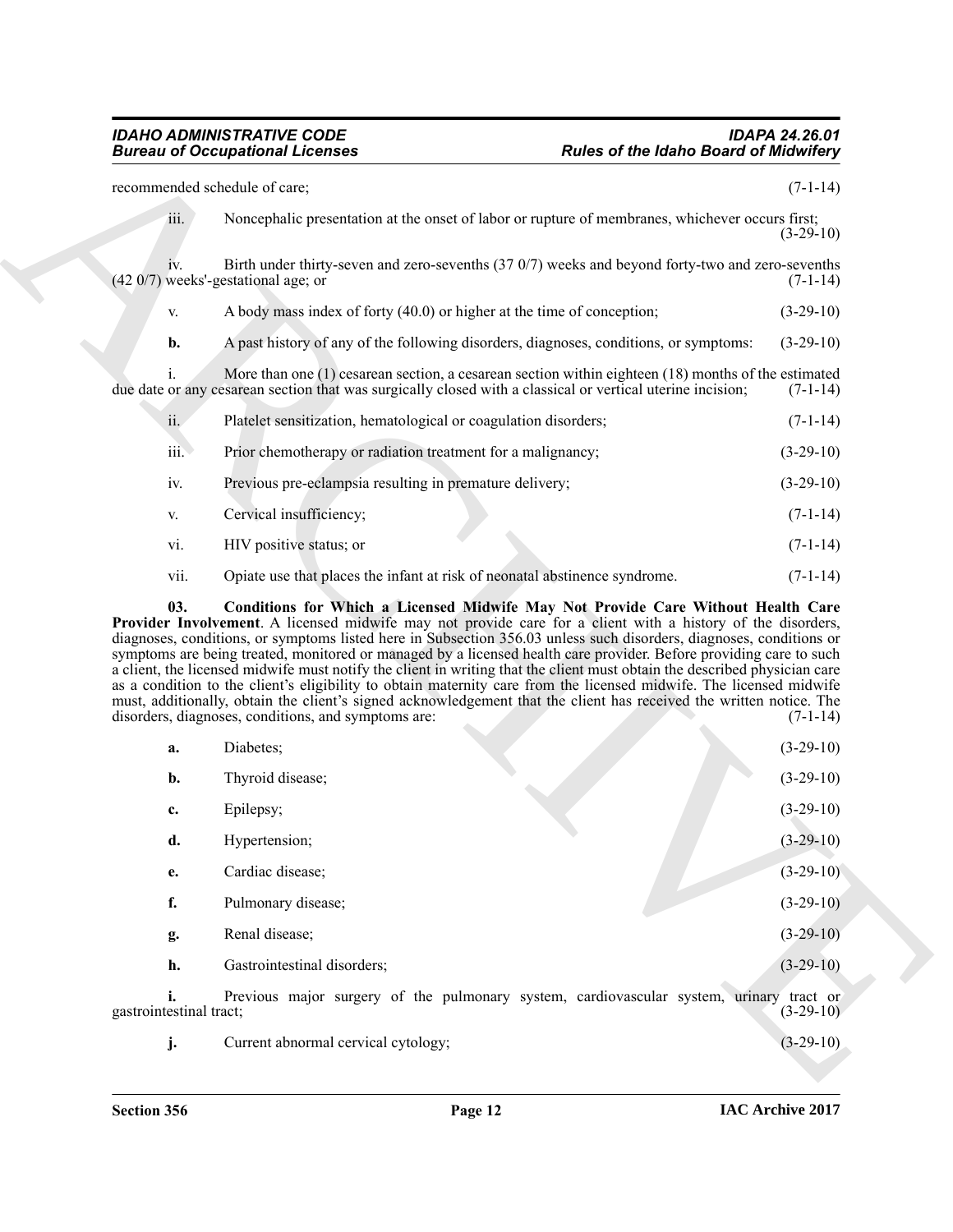# *IDAHO ADMINISTRATIVE CODE IDAPA 24.26.01* **Rules of the Idaho Board of Midwifery**

<span id="page-12-1"></span><span id="page-12-0"></span>

| k. | Sleep apnea;                | $(3-29-10)$ |
|----|-----------------------------|-------------|
| l. | Previous bariatric surgery; | $(3-29-10)$ |
| m. | Hepatitis:                  | $(7-1-14)$  |

| <b>Bureau of Occupational Licenses</b> |                                                                                                     | <b>Rules of the Idaho Board of Midwifery</b>                                                                                                                                                                                                                                                                                                                                                                                                                                                                                                                                                                                                                                                                 |             |
|----------------------------------------|-----------------------------------------------------------------------------------------------------|--------------------------------------------------------------------------------------------------------------------------------------------------------------------------------------------------------------------------------------------------------------------------------------------------------------------------------------------------------------------------------------------------------------------------------------------------------------------------------------------------------------------------------------------------------------------------------------------------------------------------------------------------------------------------------------------------------------|-------------|
| k.                                     | Sleep apnea;                                                                                        |                                                                                                                                                                                                                                                                                                                                                                                                                                                                                                                                                                                                                                                                                                              | $(3-29-10)$ |
| l.                                     | Previous bariatric surgery;                                                                         |                                                                                                                                                                                                                                                                                                                                                                                                                                                                                                                                                                                                                                                                                                              | $(3-29-10)$ |
| m.                                     | Hepatitis;                                                                                          |                                                                                                                                                                                                                                                                                                                                                                                                                                                                                                                                                                                                                                                                                                              | $(7-1-14)$  |
| n.                                     |                                                                                                     | History of illegal drug use or excessive prescription drug use. For purposes of this Paragraph,<br>"history" means a "current history," and "illegal drug use" means "illegal drug abuse or addiction"; or                                                                                                                                                                                                                                                                                                                                                                                                                                                                                                   | $(7-1-14)$  |
| 0.<br>by a midwife.                    |                                                                                                     | Rh or other blood group disorders and a physician determines the pregnancy can safely be attended                                                                                                                                                                                                                                                                                                                                                                                                                                                                                                                                                                                                            | $(7-1-14)$  |
| 04.<br>are:                            |                                                                                                     | <b>Conditions for Which a Licensed Midwife Must Recommend Physician Involvement. Before</b><br>providing care for a client with a history of any of the disorders, diagnoses, conditions or symptoms listed in this<br>Subsection 356.04, a licensed midwife must provide written notice to the client that the client is advised to see a<br>physician licensed under Chapter 18, Title 54, Idaho Code, or under an equivalent provision of the law of a state<br>bordering Idaho, during the client's pregnancy. Additionally, the licensed midwife must obtain the client's signed<br>acknowledgement that the client has received the written notice. The disorders, diagnoses, conditions, and symptoms | $(7-1-14)$  |
| a.                                     | Previous complicated pregnancy;                                                                     |                                                                                                                                                                                                                                                                                                                                                                                                                                                                                                                                                                                                                                                                                                              | $(3-29-10)$ |
| b.                                     | Previous cesarean section;                                                                          |                                                                                                                                                                                                                                                                                                                                                                                                                                                                                                                                                                                                                                                                                                              | $(3-29-10)$ |
| c.                                     | Previous pregnancy loss in second or third trimester;                                               |                                                                                                                                                                                                                                                                                                                                                                                                                                                                                                                                                                                                                                                                                                              | $(3-29-10)$ |
| d.                                     | Previous spontaneous premature labor;                                                               |                                                                                                                                                                                                                                                                                                                                                                                                                                                                                                                                                                                                                                                                                                              | $(3-29-10)$ |
| e.                                     | Previous pre-term rupture of membranes;                                                             |                                                                                                                                                                                                                                                                                                                                                                                                                                                                                                                                                                                                                                                                                                              | $(3-29-10)$ |
| f.                                     | Previous pre-eclampsia;                                                                             |                                                                                                                                                                                                                                                                                                                                                                                                                                                                                                                                                                                                                                                                                                              | $(3-29-10)$ |
| g.                                     | Previous hypertensive disease of pregnancy;                                                         |                                                                                                                                                                                                                                                                                                                                                                                                                                                                                                                                                                                                                                                                                                              | $(3-29-10)$ |
| h.                                     | Parvo;                                                                                              |                                                                                                                                                                                                                                                                                                                                                                                                                                                                                                                                                                                                                                                                                                              | $(3-29-10)$ |
| i.                                     | Toxo;                                                                                               |                                                                                                                                                                                                                                                                                                                                                                                                                                                                                                                                                                                                                                                                                                              | $(3-29-10)$ |
| j.                                     | CMV;                                                                                                |                                                                                                                                                                                                                                                                                                                                                                                                                                                                                                                                                                                                                                                                                                              | $(3-29-10)$ |
| k.                                     | HSV;                                                                                                |                                                                                                                                                                                                                                                                                                                                                                                                                                                                                                                                                                                                                                                                                                              | $(3-29-10)$ |
| ı.                                     | Previous maternal/newborn group b streptococcus infection;                                          |                                                                                                                                                                                                                                                                                                                                                                                                                                                                                                                                                                                                                                                                                                              | $(3-29-10)$ |
| m.                                     |                                                                                                     | A body mass index of at least thirty-five (35.0) but less than forty (40.0) at the time of conception;                                                                                                                                                                                                                                                                                                                                                                                                                                                                                                                                                                                                       | $(3-29-10)$ |
| n.                                     | Underlying family genetic disorders with potential for transmission; or                             |                                                                                                                                                                                                                                                                                                                                                                                                                                                                                                                                                                                                                                                                                                              | $(3-29-10)$ |
| $\mathbf{0}$ .                         | Psychosocial situations that may complicate pregnancy.                                              |                                                                                                                                                                                                                                                                                                                                                                                                                                                                                                                                                                                                                                                                                                              | $(3-29-10)$ |
| 05.                                    |                                                                                                     | <b>Conditions for which a Licensed Midwife must Facilitate Hospital Transfer.</b>                                                                                                                                                                                                                                                                                                                                                                                                                                                                                                                                                                                                                            | $(3-29-10)$ |
| a.                                     | emergency care if the client has any of the following disorders, diagnoses, conditions or symptoms: | Conditions. A licensed midwife must facilitate the immediate transfer of a client to a hospital for                                                                                                                                                                                                                                                                                                                                                                                                                                                                                                                                                                                                          | $(3-29-10)$ |
| i.                                     |                                                                                                     | Maternal fever in labor of more than 100.4 degrees Fahrenheit, in the absence of environmental                                                                                                                                                                                                                                                                                                                                                                                                                                                                                                                                                                                                               |             |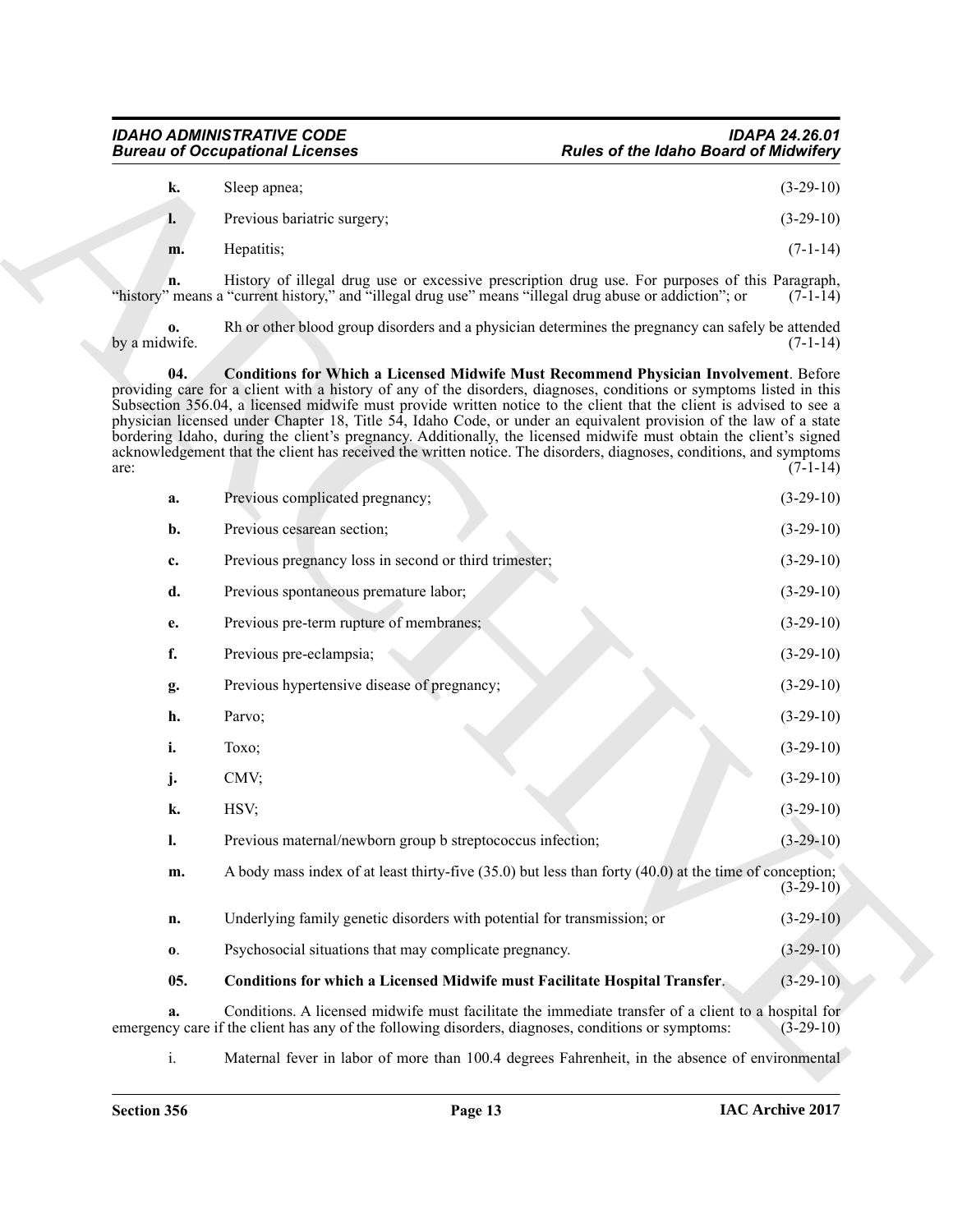# *IDAHO ADMINISTRATIVE CODE IDAPA 24.26.01* **Rules of the Idaho Board of Midwifery**

| V.                         | Current spontaneous premature labor;             | $(3-29-10)$ |
|----------------------------|--------------------------------------------------|-------------|
| $\overline{\mathbf{vi}}$ . | Current pre-term premature rupture of membranes; | $(3-29-10)$ |
| vii.                       | Current pre-eclampsia;                           | $(3-29-10)$ |
| viii.                      | Current hypertensive disease of pregnancy;       | $(3-29-10)$ |
| 1X.                        | Continuous uncontrolled bleeding:                | $(3-29-10)$ |

| factors;                     |                                                                           |                                                                                                                                                                                                                                                                                                                                                                                                                                                                           | $(7-1-14)$  |
|------------------------------|---------------------------------------------------------------------------|---------------------------------------------------------------------------------------------------------------------------------------------------------------------------------------------------------------------------------------------------------------------------------------------------------------------------------------------------------------------------------------------------------------------------------------------------------------------------|-------------|
| ii.                          |                                                                           | Suggestion of fetal jeopardy, such as frank bleeding before delivery, any abnormal bleeding (with<br>or without abdominal pain), evidence of placental abruption, meconium with non-reassuring fetal heart tone patterns<br>where birth is not imminent, or abnormal fetal heart tones with non-reassuring patterns where birth is not imminent;                                                                                                                          | $(3-29-10)$ |
| iii.                         | unless imminent delivery is safer than transfer;                          | Noncephalic presentation at the onset of labor or rupture of membranes, whichever occurs first,                                                                                                                                                                                                                                                                                                                                                                           | $(7-1-14)$  |
| iv.<br>cesarean section;     |                                                                           | Second stage labor after two (2) hours of initiation of pushing when the mother has had a previous                                                                                                                                                                                                                                                                                                                                                                        | $(3-29-10)$ |
| V.                           | Current spontaneous premature labor;                                      |                                                                                                                                                                                                                                                                                                                                                                                                                                                                           | $(3-29-10)$ |
| vi.                          | Current pre-term premature rupture of membranes;                          |                                                                                                                                                                                                                                                                                                                                                                                                                                                                           | $(3-29-10)$ |
| vii.                         | Current pre-eclampsia;                                                    |                                                                                                                                                                                                                                                                                                                                                                                                                                                                           | $(3-29-10)$ |
| viii.                        | Current hypertensive disease of pregnancy;                                |                                                                                                                                                                                                                                                                                                                                                                                                                                                                           | $(3-29-10)$ |
| ix.                          | Continuous uncontrolled bleeding;                                         |                                                                                                                                                                                                                                                                                                                                                                                                                                                                           | $(3-29-10)$ |
| X.<br>antihemorrhagic agent; |                                                                           | Bleeding that necessitates the administration of more than two (2) doses of oxytocin or other                                                                                                                                                                                                                                                                                                                                                                             | $(3-29-10)$ |
| xi.                          | Delivery injuries to the bladder or bowel;                                |                                                                                                                                                                                                                                                                                                                                                                                                                                                                           | $(3-29-10)$ |
| xii.                         | Grand mal seizure;                                                        |                                                                                                                                                                                                                                                                                                                                                                                                                                                                           | $(3-29-10)$ |
| xiii.                        | Uncontrolled vomiting;                                                    |                                                                                                                                                                                                                                                                                                                                                                                                                                                                           | $(3-29-10)$ |
| xiv.                         | Coughing or vomiting of blood;                                            |                                                                                                                                                                                                                                                                                                                                                                                                                                                                           | $(3-29-10)$ |
| XV.                          | Severe chest pain; or                                                     |                                                                                                                                                                                                                                                                                                                                                                                                                                                                           | $(3-29-10)$ |
| XVI.                         | Sudden onset of shortness of breath and associated labored breathing.     |                                                                                                                                                                                                                                                                                                                                                                                                                                                                           | $(3-29-10)$ |
| b.<br>must include:          |                                                                           | Plan for Emergency Transfer and Transport. When facilitating a transfer under Subsection 356.05,<br>the licensed midwife must notify the hospital when the transfer is initiated, accompany the client to the hospital, if<br>feasible, or communicate by telephone with the hospital if the licensed midwife is unable to be present personally.<br>The licensed midwife must also ensure that the transfer of care is accompanied by the client's medical record, which | $(3-29-10)$ |
| $\mathbf{i}$ .               | The client's name, address, and next of kin contact information;          |                                                                                                                                                                                                                                                                                                                                                                                                                                                                           | $(3-29-10)$ |
| ii.                          | A list of diagnosed medical conditions;                                   |                                                                                                                                                                                                                                                                                                                                                                                                                                                                           | $(3-29-10)$ |
| iii.                         | A list of prescription or over the counter medications regularly taken;   |                                                                                                                                                                                                                                                                                                                                                                                                                                                                           | $(3-29-10)$ |
| iv.                          | A history of previous allergic reactions to medications; and              |                                                                                                                                                                                                                                                                                                                                                                                                                                                                           | $(3-29-10)$ |
| V.                           | description of the care provided by the licensed midwife before transfer. | If feasible, the licensed midwife's assessment of the client's current medical condition and                                                                                                                                                                                                                                                                                                                                                                              | $(3-29-10)$ |
|                              |                                                                           | Transfer or Termination of Care. A midwife who deems it necessary to transfer or terminate care<br>pursuant to the laws and rules of the Board or for any other reason shall transfer or terminate care and shall not be                                                                                                                                                                                                                                                  |             |

|      | The client's name, address, and next of kin contact information;        | $(3-29-10)$ |
|------|-------------------------------------------------------------------------|-------------|
| ii.  | A list of diagnosed medical conditions;                                 | $(3-29-10)$ |
| iii. | A list of prescription or over the counter medications regularly taken; | $(3-29-10)$ |
| 1V.  | A history of previous allergic reactions to medications; and            | $(3-29-10)$ |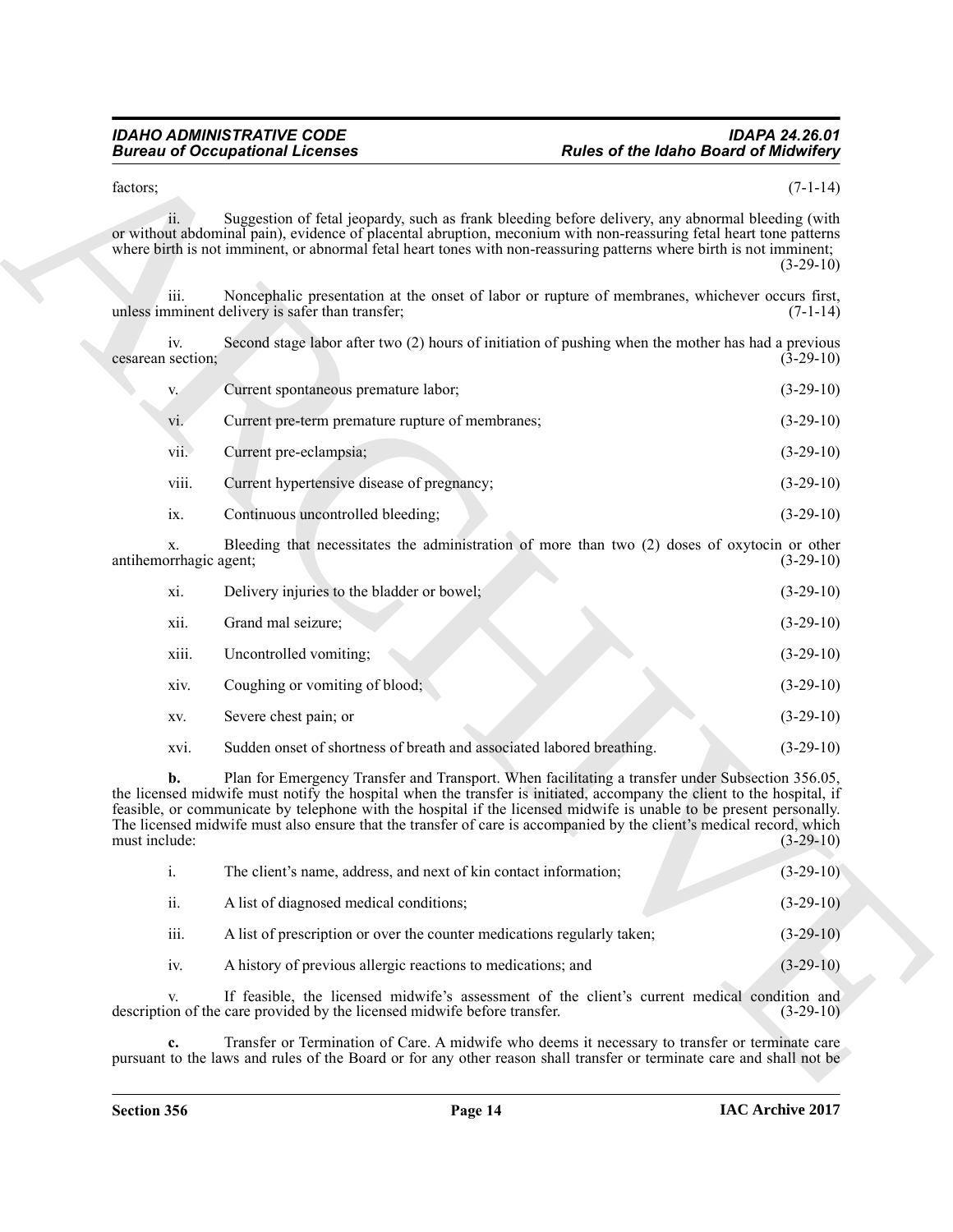# <span id="page-14-0"></span>**357. -- 359. (RESERVED)**

# <span id="page-14-4"></span><span id="page-14-2"></span><span id="page-14-1"></span>**360. NEWBORN TRANSFER OF CARE OR CONSULTATION (RULE 360).**

| <b>Bureau of Occupational Licenses</b><br><b>Rules of the Idaho Board of Midwifery</b><br>regarded as having abandoned care or wrongfully terminated services. Before nonemergent discontinuing of services,<br>the midwife shall notify the client in writing, provide the client with names of licensed physicians and contact<br>information for the nearest hospital emergency room and offer to provide copies of medical records regardless of<br>whether copying costs have been paid by the client.<br>$(7-1-14)$ |                                                                                     |                                                                                                                                                                                                                        |             |
|---------------------------------------------------------------------------------------------------------------------------------------------------------------------------------------------------------------------------------------------------------------------------------------------------------------------------------------------------------------------------------------------------------------------------------------------------------------------------------------------------------------------------|-------------------------------------------------------------------------------------|------------------------------------------------------------------------------------------------------------------------------------------------------------------------------------------------------------------------|-------------|
|                                                                                                                                                                                                                                                                                                                                                                                                                                                                                                                           |                                                                                     | $357. - 359.$                                                                                                                                                                                                          | (RESERVED)  |
| 360.                                                                                                                                                                                                                                                                                                                                                                                                                                                                                                                      | NEWBORN TRANSFER OF CARE OR CONSULTATION (RULE 360).                                |                                                                                                                                                                                                                        |             |
| 01.                                                                                                                                                                                                                                                                                                                                                                                                                                                                                                                       | immediate transfer of a newborn to a hospital for emergency care:                   | Newborn Transfer of Care. Conditions for which a licensed midwife must facilitate the                                                                                                                                  | $(4-11-15)$ |
| a.                                                                                                                                                                                                                                                                                                                                                                                                                                                                                                                        | retracting for more than one $(1)$ hour.                                            | Respiratory distress defined as respiratory rate greater than eighty (80) or grunting, flaring, or                                                                                                                     | $(4-11-15)$ |
| b.                                                                                                                                                                                                                                                                                                                                                                                                                                                                                                                        |                                                                                     | Any respiratory distress following delivery with moderate to thick meconium stained fluid.                                                                                                                             | $(4-11-15)$ |
| c.                                                                                                                                                                                                                                                                                                                                                                                                                                                                                                                        | Central cyanosis or pallor for more than ten (10) minutes.                          |                                                                                                                                                                                                                        | $(4-11-15)$ |
| d.                                                                                                                                                                                                                                                                                                                                                                                                                                                                                                                        | Apgar score of six $(6)$ or less at five $(5)$ minutes of age.                      |                                                                                                                                                                                                                        | $(4-11-15)$ |
| e.                                                                                                                                                                                                                                                                                                                                                                                                                                                                                                                        | Abnormal bleeding.                                                                  |                                                                                                                                                                                                                        | $(4-11-15)$ |
| f.                                                                                                                                                                                                                                                                                                                                                                                                                                                                                                                        |                                                                                     | Any condition requiring more than six (6) hours of continuous, immediate postpartum evaluation.                                                                                                                        | $(4-11-15)$ |
| g.                                                                                                                                                                                                                                                                                                                                                                                                                                                                                                                        | Any vesicular skin lesions.                                                         |                                                                                                                                                                                                                        | $(4-11-15)$ |
| h.                                                                                                                                                                                                                                                                                                                                                                                                                                                                                                                        | Seizure-like activity.                                                              |                                                                                                                                                                                                                        | $(4-11-15)$ |
| i.                                                                                                                                                                                                                                                                                                                                                                                                                                                                                                                        | Any bright green emesis.                                                            |                                                                                                                                                                                                                        | $(4-11-15)$ |
| immediately following birth.                                                                                                                                                                                                                                                                                                                                                                                                                                                                                              |                                                                                     | Poor feeding effort due to lethargy or disinterest in nursing for more than two (2) hours                                                                                                                              | $(4-11-15)$ |
| 02.<br>Physician Assistant):                                                                                                                                                                                                                                                                                                                                                                                                                                                                                              |                                                                                     | Newborn Consultation Required. Conditions for which a licensed midwife must consult a<br>Pediatric Provider (Neonatologist, Pediatrician, Family Practice Physician, Advanced Practice Registered Nurse, or            | $(4-11-15)$ |
|                                                                                                                                                                                                                                                                                                                                                                                                                                                                                                                           | than fifteen $(15)$ minutes apart.                                                  | Temperature instability, defined as a rectal temperature less than ninety-six point eight (96.8)<br>degrees Fahrenheit or greater than one hundred point four (100.4) degrees Fahrenheit documented two (2) times more | $(4-11-15)$ |
| b.                                                                                                                                                                                                                                                                                                                                                                                                                                                                                                                        |                                                                                     | Murmur lasting more than twenty-four (24) hours immediately following birth.                                                                                                                                           | $(4-11-15)$ |
| c.                                                                                                                                                                                                                                                                                                                                                                                                                                                                                                                        | Cardiac arrhythmia.                                                                 |                                                                                                                                                                                                                        | $(4-11-15)$ |
| d.                                                                                                                                                                                                                                                                                                                                                                                                                                                                                                                        | Congenital anomalies.                                                               |                                                                                                                                                                                                                        | $(4-11-15)$ |
| e.                                                                                                                                                                                                                                                                                                                                                                                                                                                                                                                        | Birth injury.                                                                       |                                                                                                                                                                                                                        | $(4-11-15)$ |
| f.                                                                                                                                                                                                                                                                                                                                                                                                                                                                                                                        | thousand five hundred $(2,500)$ grams, smooth soles of feet, or immature genitalia. | Clinical evidence of prematurity, including but not limited to, low birth weight of less than two                                                                                                                      | $(4-11-15)$ |
|                                                                                                                                                                                                                                                                                                                                                                                                                                                                                                                           |                                                                                     |                                                                                                                                                                                                                        |             |

<span id="page-14-3"></span>

| b. | Murmur lasting more than twenty-four (24) hours immediately following birth. | $(4-11-15)$ |
|----|------------------------------------------------------------------------------|-------------|
| c. | Cardiac arrhythmia.                                                          | $(4-11-15)$ |
| d. | Congenital anomalies.                                                        | $(4-11-15)$ |
| е. | Birth injury.                                                                | $(4-11-15)$ |
|    |                                                                              |             |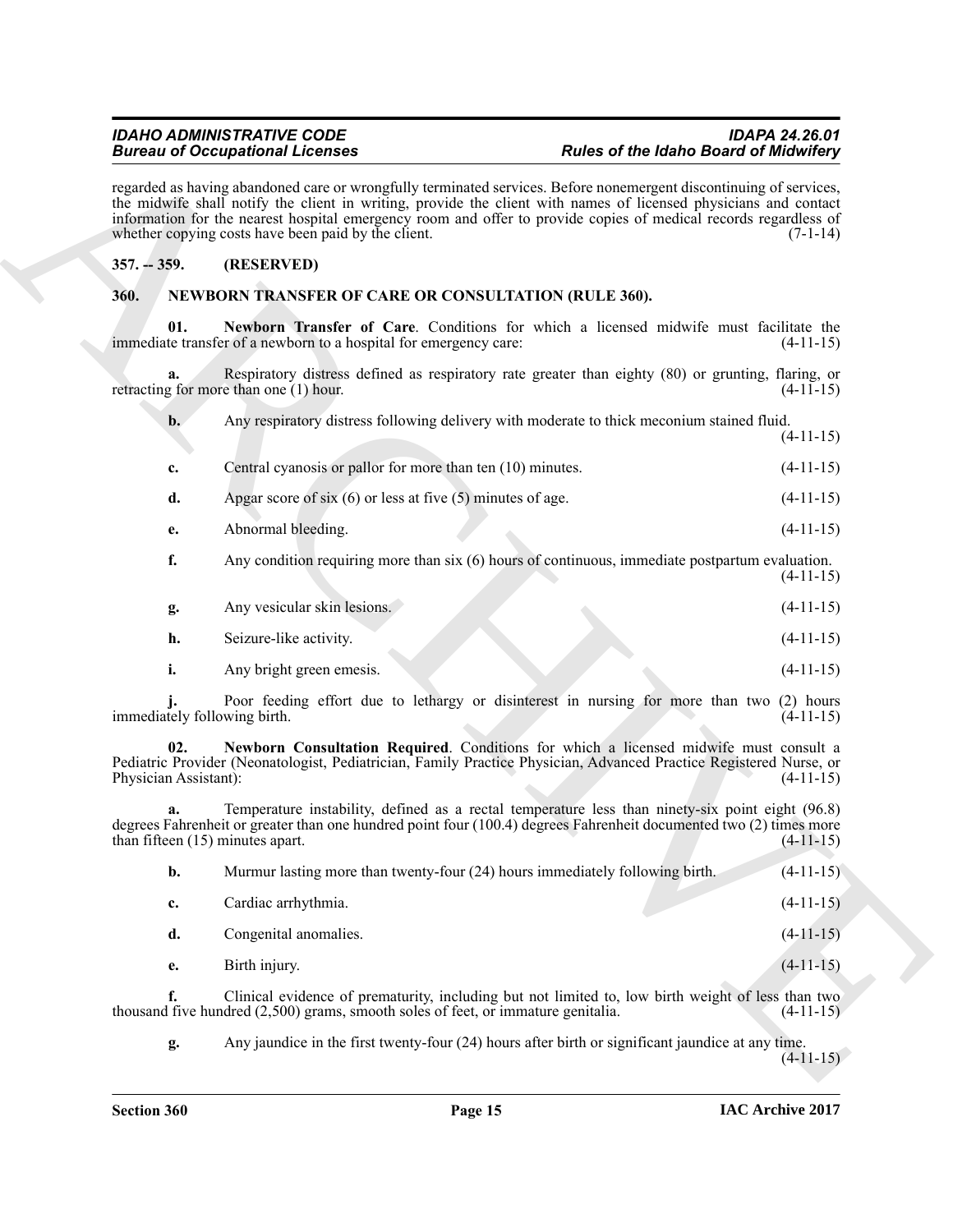| <b>Bureau of Occupational Licenses</b> |                                                                                                                                                                                                                                                                                                                                                                                                 | <b>Rules of the Idaho Board of Midwifery</b> |               |
|----------------------------------------|-------------------------------------------------------------------------------------------------------------------------------------------------------------------------------------------------------------------------------------------------------------------------------------------------------------------------------------------------------------------------------------------------|----------------------------------------------|---------------|
| h.                                     | No stool for more than twenty-four (24) hours immediately following birth.                                                                                                                                                                                                                                                                                                                      |                                              | $(4-11-15)$   |
| i.                                     | No urine output for more than twenty-four $(24)$ hours.                                                                                                                                                                                                                                                                                                                                         |                                              | $(4-11-15)$   |
| j.                                     | Development of persistent poor feeding effort at any time.                                                                                                                                                                                                                                                                                                                                      |                                              | $(4-11-15)$   |
| $361. - 449.$                          | (RESERVED)                                                                                                                                                                                                                                                                                                                                                                                      |                                              |               |
| 450.                                   | UNPROFESSIONAL CONDUCT (RULE 450).                                                                                                                                                                                                                                                                                                                                                              |                                              |               |
| 01.<br>following:                      | <b>Standards of Conduct</b> . If a licensed midwife or an applicant for licensure, renewal, or<br>reinstatement has engaged in unprofessional conduct, the Board may refuse to issue, renew, or reinstate the<br>applicant's license and may discipline the licensee. Unprofessional conduct includes, without limitation, any of the                                                           |                                              | $(4-7-11)$    |
| medical record;                        | Disregarding a client's dignity or right to privacy as to her person, condition, possessions, or                                                                                                                                                                                                                                                                                                |                                              | $(3-29-10)$   |
| b.<br>court of law;                    | Breaching any legal requirement of confidentiality with respect to a client, unless ordered by a                                                                                                                                                                                                                                                                                                |                                              | $(3-29-10)$   |
|                                        | Submitting a birth certificate known by the licensed midwife to be false or fraudulent, or willfully<br>making or filing false or incomplete reports or records in the practice of midwifery;                                                                                                                                                                                                   |                                              | $(3-29-10)$   |
| d.                                     | Failing to provide information sufficient to allow a client to give fully informed consent; (3-29-10)                                                                                                                                                                                                                                                                                           |                                              |               |
| e.                                     | Engaging in the practice of midwifery while impaired because of the use of alcohol or drugs;                                                                                                                                                                                                                                                                                                    |                                              | $(3-29-10)$   |
| f.<br>jurisdiction;                    | Having a license suspended, revoked, or otherwise disciplined in this or any other state or                                                                                                                                                                                                                                                                                                     |                                              | $(4-7-11)$    |
|                                        | Having been convicted of any felony, or of a lesser crime that reflects adversely on the person's<br>fitness to be a licensed midwife. Such lesser crimes include, but are not limited to, any crime involving the delivery of<br>health care services, dishonesty, misrepresentation, theft, or an attempt, conspiracy or solicitation of another to<br>commit a felony or such lesser crimes. |                                              | $(4-7-11)$    |
| h.                                     | Violating any standards of conduct set forth in these rules, whether or not specifically labeled as<br>such, and including without limitation any scope and practice standards, record-keeping requirements, notice<br>requirements, or requirements for documenting informed consent.                                                                                                          |                                              | $(3-29-10)$   |
| 02.                                    | <b>Discipline</b> . If the Board determines that a licensed midwife has engaged in unprofessional conduct,<br>it may impose discipline against the licensed midwife that includes, without limitation, the following:                                                                                                                                                                           |                                              | $(4 - / -11)$ |
| a.<br>health care provider;            | Require that a licensed midwife practice midwifery under the supervision of another health care<br>provider. The Board may specify the nature and extent of the supervision and may require the licensed midwife to<br>enter into a consultation, collaboration, proctoring, or supervisory agreement, written or otherwise, with the other                                                     |                                              | $(3-29-10)$   |
| b.                                     | Suspend or revoke a license;                                                                                                                                                                                                                                                                                                                                                                    |                                              | $(3-29-10)$   |
| c.<br>laws and rules; and              | Impose a civil fine not to exceed one thousand dollars (\$1,000) for each violation of the Board's                                                                                                                                                                                                                                                                                              |                                              | $(3-29-10)$   |
| d.                                     | Order payment of the costs and fees incurred by the Board for the investigation and prosecution of<br>the violation of the Board's laws and rules.                                                                                                                                                                                                                                              |                                              | $(3-29-10)$   |
| $451. - 999.$                          | (RESERVED)                                                                                                                                                                                                                                                                                                                                                                                      |                                              |               |

# <span id="page-15-5"></span><span id="page-15-3"></span><span id="page-15-1"></span><span id="page-15-0"></span>**450. UNPROFESSIONAL CONDUCT (RULE 450).**

<span id="page-15-4"></span><span id="page-15-2"></span>**Section 450 Page 16**